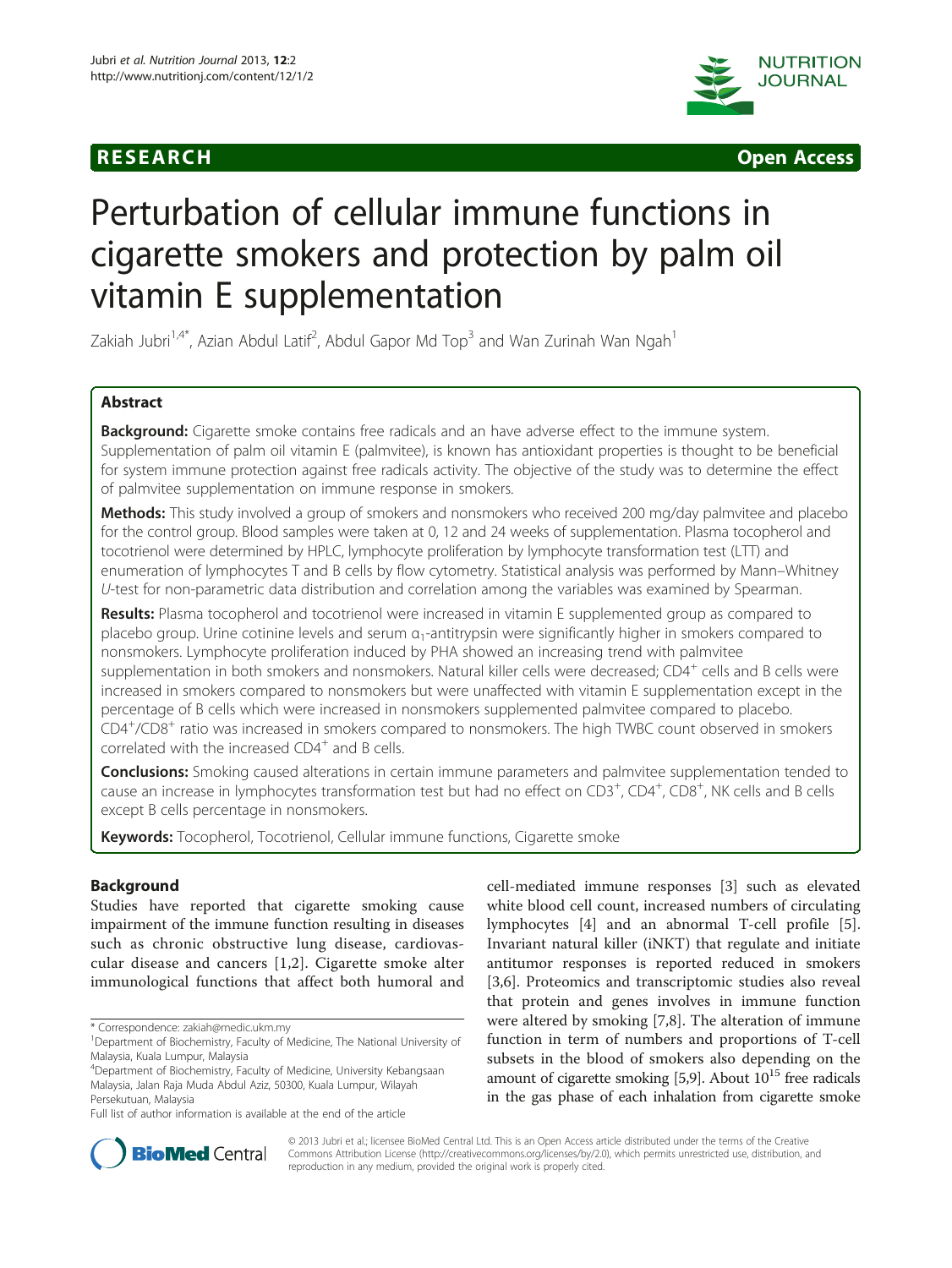[[10](#page-10-0)] contribute in initiating and enhancing lipid peroxidation [[11](#page-10-0)], inducing single strand breaks in DNA, oxidizing pulmonary proteins such as  $α₁$ -proteinase inhibitor [\[12](#page-10-0)] and also, nicotine in cigarette smoke may induce immunosuppression [[13](#page-10-0)]. Studies on proliferative response of human lymphocytes to phytohemagglutinin (PHA) and LPS was reported decreased [\[14\]](#page-10-0) and increased [\[3](#page-10-0)] in cigarette smoking. Further studied by McCue et al. [\[15](#page-10-0)] reported that hydroquinone and catechol in cigarette smoke inhibit ribonucleotide reductase and reduces T cell ability to proliferate and lead to cell cycle arrest. B lymphocyte proliferation induced by LPS was also inhibited by cigarette smoke exposure in mice might be cause by the increased superoxide and hydrogen peroxide generation of cigarette smoke [\[16](#page-10-0)]. Although many studies reported the harmful effect of smoking, mechanism to overcome this problem is still not yet confirm.

Palm oil vitamin E (palmvitee) is a natural vitamin E consists a mixture of 40% tocopherols and 60% tocotrienols of which γ-tocotrienol is the major component. Each of them consisting of four different forms:  $\alpha$ -,  $\beta$ -,  $\gamma$ - and δ-. Study claimed that tocotrienol give better antioxidant activity [[17\]](#page-10-0) and immunomodulatory activity on T cell proliferation and cytokine production [[18](#page-10-0)] than tocopherol but tocopherol is the most abundant in nature. Study also has demonstrated that supplementation with alphatocopherol alone increased the proliferation of lymphocytes in the presence of LPS [[19](#page-10-0)] and the combination from both might give better effect for disease prevention, treatment or specifically might increase immune response for smokers to reduce the risk from obstructive lung disease, cardiovascular disease and cancers.

Mechanism of vitamin E to increase immune response is still not clearly understood. In healthy elderly persons, the immunostimulatory effect of vitamin E may be mediated due to the ability of vitamin E to decrease prostaglandin ( $PGE_2$ ) production [[20\]](#page-10-0) and/or decrease other lipid peroxidation products. In smokers isoprostanes which are stable products of lipid peroxidation have been reported to increase [\[21\]](#page-10-0) suggesting that smokers may benefit from vitamin E supplementation. The aim of this study is to determine the effect of palmvitee supplementation on the immune status of smokers and nonsmokers by measuring the parameters of cell mediated immunity including lymphocytic activity.

# Methods

# Subjects

114 healthy males volunteers aged between 20-50 years were recruited for the study. Each volunteer was briefed on the objectives, design and protocol of the study before informed consent was obtained. The experiments were approved by the Ethics Committee, Faculty of Medicine, UKM. All subjects were healthy, not on any

form of treatment and not taking any vitamin supplements through the administration of a questionnaire and dietary interview. The smokers group consisted of individuals who have smoked for 5 years or more and smoking 10 cigarettes or more per day.

# Study design

A randomized single blind placebo controlled study was designed consisting 58 smokers and 56 nonsmokers. The 58 smokers were divided into 2 groups where 28 received placebo while the other 30 received 200 mg/day palmvitee (Palm Oil Research Institute of Malaysia, PORIM). Each capsule of palmvitee contained 60%  $\alpha$ -, γ-, and δ-tocotrienols and 40% α-tocopherol. The fifty-six nonsmokers were also divided into 2 groups of which 27 received placebo and another 29 received palmvitee capsules. Blood was withdrawn at 0 week (before the start of supplementation), 12 and 24 weeks of supplementation. Urine was collected in the morning at 0 week and 24 weeks for cotinine measurement. Urine samples were collected into universal bottles containing a few crystals of thymol as preservative. All the urine samples were stored at –20°C. Blood (10 mls) was collected for lymphocyte transformation test (LTT) and T cell profile.

# Plasma tocopherol and tocotrienol determination

Plasma tocopherol and tocotrienol were determined by the method of Meydani et al. [[22\]](#page-10-0). Plasma samples were deproteinized with ethanol containing 0.01% BHT. After centrifugation, the supernatant was extracted with 5 volumes hexane (HPLC grade) (Merck, Germany). The hexane layer was removed, dried and redissolved in ethanol. HPLC separations were performed on a silica column  $(250 \times 4.6 \text{ mm})$  preceded by a guard silica column  $(30 \times 4.6 \text{ mm})$  (Supelco, USA) with a mobile phase of hexane:isopropanol (99:1) at a flow rate 1.5 ml/min.

# Cotinine to creatinine ratio (CCR) determination

Urinary cotinine concentrations were measured using the method of Peach et al. [[23](#page-10-0)]. The optical densities of the specimens tested by the barbituric acid method were measured at 506 nm using UV-160A visible spectrophotometer (Shimadzu, Japan) 20 min after reaction and compared with the reading given by an aqueous solution of 10 μg/ml cotinine standard. The results were expressed as a ratio of cotinine to creatinine (CCR) μg/mg to compensate for the effect of diuresis. Creatinine was determined by the Jaff reaction [\[24](#page-10-0)].

# Serum  $\alpha_1$ -antitrypsin determination

 $\alpha_1$ -Antitrypsin in serum was determined using the method published by Behring Diagnostic, Germany. N Protein standard SY (human), N/T protein contol SY/M (human), N antiserum to human  $\alpha_1$ -antitrypsin and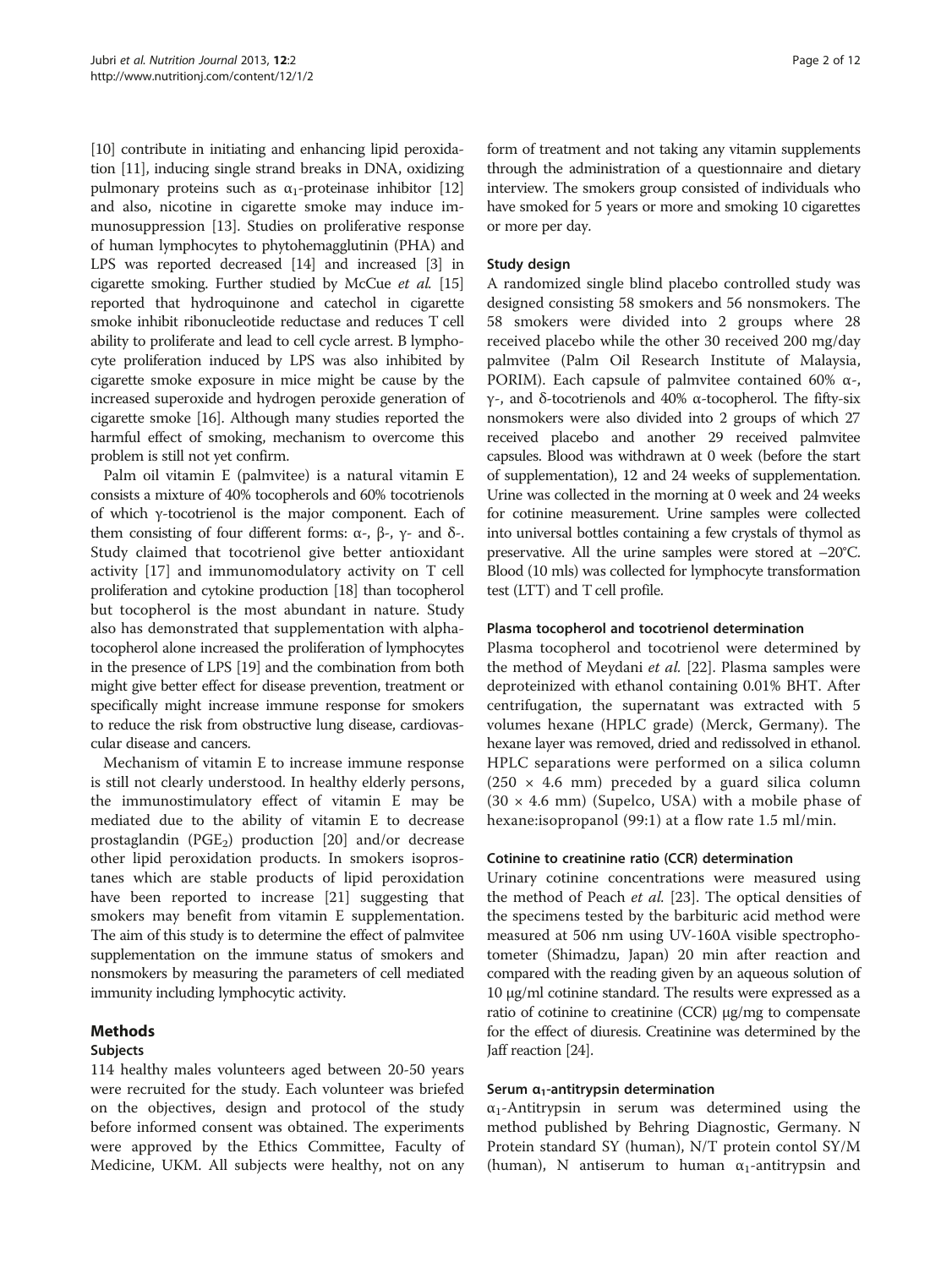Behring Nephlometer 100 Analyzer were obtained from Behring Diagnostic Germany.

#### Lymphocyte transformation test (LTT)

Peripheral blood mononuclear cells (PBMN) were obtained from diluted defibrinated blood by two-fold separation over ficoll hypaque (Pharmacia, USA). The recovered cells were washed, counted and adjusted to a concentration of  $2 \times 10^6$ cell/ml in RPMI-1640 (Flow Labs, Sydney, Australia); supplemented with 15% heat-inactivated AB serum and 20 ml kanamycin. Con A and PHA (Sigma, St. Louis, USA) inducer cell T activity in 1:5, 1:10, 1:100 and 1:10, 1:50, 1:100, 1:200, 1:400 dilution respectively were set up in culture medium supplemented with 15% AB serum. PBMN were plated in 96-well disposable plates (Nunclon, Denmark) in serial dilution with/without Con A and PHA. PBMN were incubated for 72 hrs at  $37^{\circ}$ C in 5% CO<sub>2</sub> incubator. Tritiated thymidine was added 4 hrs before harvesting and the cells counted using a β counter (Wallac, Finland). Dilution Con A 1:5 and dilution PHA 1:50 was chosen for the analysis. Results were obtained in counts per min (CPM) and changed to S.I. (Stimulation Index) = CPM with mitogen/CPM without mitogen.

#### T and B cell enumeration

Total white blood cells, total number and the percentage of lymphocyte in whole body were determined using coulter counter T540. For determination of CD3+ cells (whole T cells), CD19+ cells (B lymphocytes), CD16+ and CD56+ cells (natural killer cells), CD4<sup>+</sup> cells (T-helper cells), CD8<sup>+</sup>cells (T-suppressor cells), cells were reacted with monoclonal antibodies. All the monoclonal antibodies were purchased from Becton Dickinson, (USA). The method used involved lysing the erythrocytes with 10% lysing solution followed by washing with PBS. The mixture was vortexed, centrifuged and the supernatant removed. The cells were kept in 1% formaldehyde in PBS and counted using a flow cytometer (Becton Dickinson) and expressed as a percentage of the total white blood cells. Becton Dickinson Simultest<sup>™</sup> IMK-Lymphocyte is a two-colour direct immunofluorescence reagent kit for enumerating percentages of the mature human leucocyte subsets in erythrocyte-lysed whole blood.

#### Statistical analysis

All results are expressed as the mean  $\pm$  SD. Statistical significance was calculated by using Mann–Whitney U-test for nonparametric data distribution. Correlation among the variables was examined by using Spearman. Data analysis was performed using SPSS for Windows, version 17.

# Results

#### Plasma total vitamin E level

There was no difference in total plasma vitamin E, tocopherol and tocotrienol levels in smokers and nonsmokers at

the beginning of the study (Figure 1 & Table [1](#page-3-0)). After palmvitee supplementation, both plasma tocopherol and tocotrienol concentration were increased in smokers and nonsmokers ( $p < 0.05$ ) starting from 12 weeks until the end of the experiment. Tocopherol concentration was higher in plasma as compared to tocotrienol. Urinary cotinine and serum  $\alpha_1$ -antitrypsin of smokers were significantly higher  $(p < 0.05)$  compared to nonsmokers (Table [1\)](#page-3-0) but no changes were observed with supplementation. Urinary cotinine levels were increased accordingly to the number of cigarettes per day (Table [2\)](#page-3-0).

#### Lymphocyte proliferation

There was no difference in the lymphocyte proliferation after induction with mitogens PHA and Con A between the different groups (smoking vs nonsmoking) (Table [3](#page-4-0)). When the group of smokers divided into the number of cigarettes smoked per day, it seems to reduce in S1 group and increased in S2 and S3 group (Table [2](#page-3-0)). But it remained unaffected by palmvitee supplementation (Table [3](#page-4-0)). But there seemed to be a trend for the lymphocyte proliferation to increase at 24 weeks in the palmvitee-supplemented group induced with PHA (Table [3](#page-4-0) & [4\)](#page-4-0).

#### T-cell subsets and B cell percentage

Table [5](#page-5-0) shows the baseline levels of white blood cells counts, lymphocytes and T-cell subsets in smokers and nonsmokers. Table [2](#page-3-0) shows the baseline according the number of cigarettes smoked per day. When comparing immune parameters between smokers and nonsmokers, WBC counts was higher in smokers (n = 58) compared to nonsmokers ( $n = 56$ ,  $p < 0.01$ ) and unaffected by palmvitee supplementation (Table [6](#page-5-0)). No difference in the total number and percentage of lymphocytes and CD3<sup>+</sup> cells was observed before and after palmvitee supplementation (Table [6](#page-5-0)). In separated group; S3, total CD3<sup>+</sup> cells (T cell) increased significantly  $(p < 0.05)$  compared to nonsmokers before supplementation (Table [2\)](#page-3-0) and remained unchanged in palmvitee-supplemented group (Table [7](#page-6-0)). The percentage of B cells in smokers was higher compared to nonsmokers ( $p < 0.0001$ ) and also in

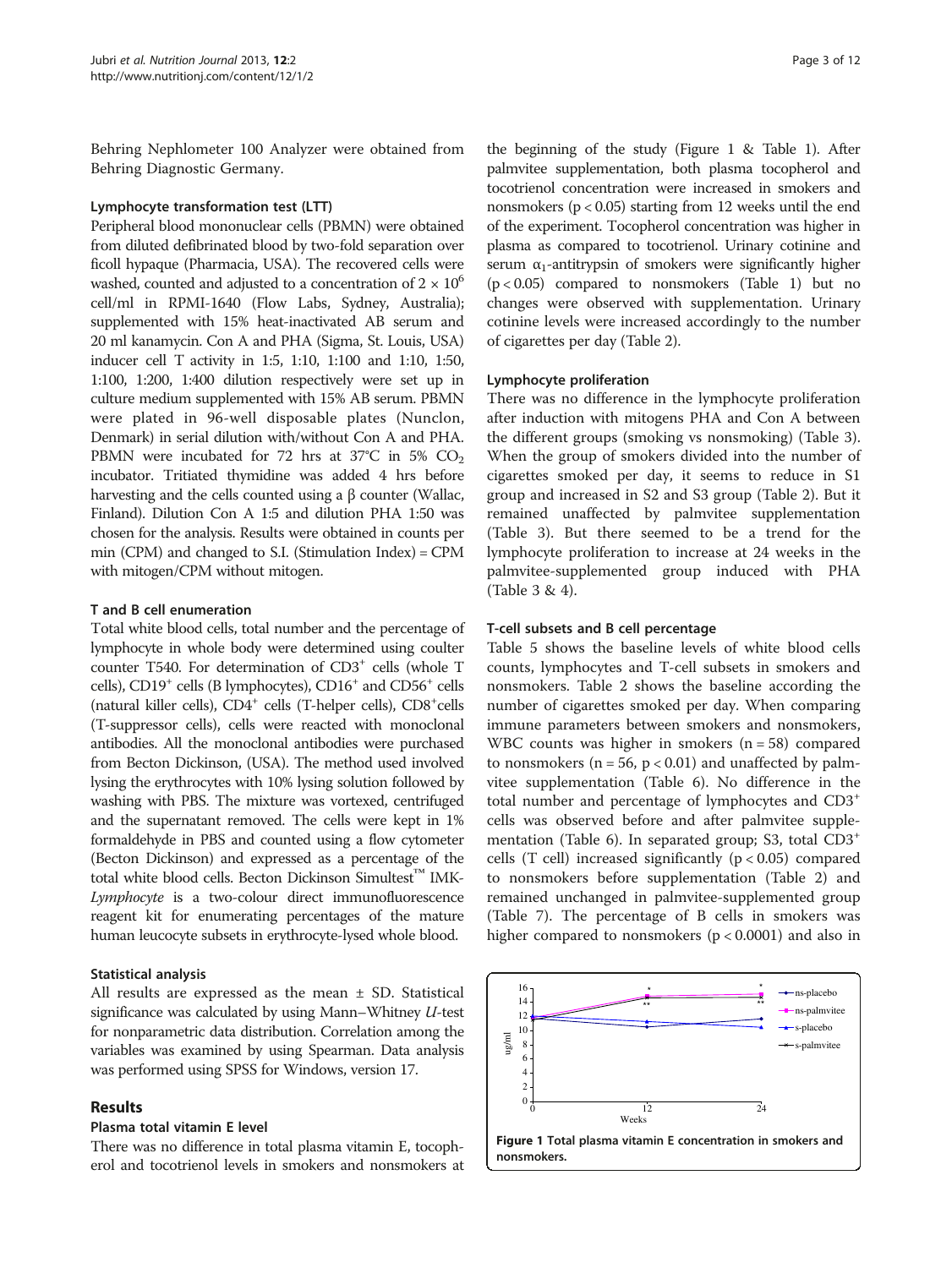| Weeks        | Tocopherol (µg/ml plasma)          |                         |                     |                       |  |  |  |
|--------------|------------------------------------|-------------------------|---------------------|-----------------------|--|--|--|
|              |                                    | <b>Nonsmokers</b>       | <b>Smokers</b>      |                       |  |  |  |
|              | Placebo, $n = 27$                  | Palmvitee, $n = 29$     | Placebo, $n = 28$   | Palmvitee, $n = 30$   |  |  |  |
| 0            | $11.67 \pm 3.19$                   | $11.75 \pm 2.27$        | $11.58 \pm 3.19$    | $11.39 \pm 3.06$      |  |  |  |
| 12           | $10.42 \pm 2.17$                   | $14.22 \pm 3.61*$       | $10.27 \pm 3.33$    | $13.92 \pm 4.17**$    |  |  |  |
| 24           | $11.52 \pm 2.94$                   | $14.56 \pm 3.06*$       | $11.53 \pm 2.78$    | $14.11 \pm 3.89***$   |  |  |  |
|              |                                    | Tocotrienol (ng/ml)     |                     |                       |  |  |  |
| $\mathbf{0}$ | $62.49 \pm 6.69$                   | $63.60 \pm 5.67$        | $60.05 \pm 6.39$    | $59.49 \pm 4.21$      |  |  |  |
| 12           | $63.50 \pm 7.87$                   | $656.25 \pm 142.50*$    | $61.27 \pm 3.62$    | $570.22 \pm 98.64***$ |  |  |  |
| 24           | $60.65 \pm 7.13$                   | $675.16 \pm 150.00*$    | $60.47 \pm 3.00$    | 587.68 ± 87.50**      |  |  |  |
|              |                                    | CCR, (µg/mg creatinine) |                     |                       |  |  |  |
|              | $n = 16$                           | $n = 19$                | $n = 21$            | $n = 20$              |  |  |  |
| $\mathbf 0$  | $0.052 \pm 0.017$                  | $0.046 \pm 0.017$       | $0.927 \pm 0.734$ # | $0.941 \pm 0.700$ #   |  |  |  |
| 24           | $0.058 \pm 0.030$                  | $0.047 \pm 0.017$       | $0.866 \pm 0.754$ # | $1.179 \pm 0.738$ #   |  |  |  |
|              | $\alpha_1$ -antitripsin(g/L serum) |                         |                     |                       |  |  |  |
|              | $n = 16$                           | $n = 19$                | $n = 28$            | $n = 30$              |  |  |  |
| 0            | $1.48 \pm 0.31$                    | $1.49 \pm 0.34$         | $1.99 \pm 0.43$ #   | $1.94 \pm 0.31$ #     |  |  |  |
| 24           | $1.47 \pm 0.20$                    | $1.45 \pm 0.24$         | $1.69 \pm 0.37$     | $1.75 \pm 0.39$       |  |  |  |

<span id="page-3-0"></span>Table 1 The effects of palmvitee supplementation on plasma tocopherol and tocotrienol,  $\alpha_1$ -antitrypsin in serum and urine cotinine levels in smokers and nonsmokers

Results are shown as mean  $\pm$  SD. \* indicates significant difference as compared to nonsmokers taking placebo (p < 0.01), \*\* indicates significant difference as compared to smokers taking placebo (p < 0.01), # indicates significant difference as compared to nonsmokers (p < 0.0001), CCR represents cotinine:creatinine ratio.

|                         |                        | Nonsmokers $n = 56$ | $51 (n = 7)$       | $S2(n=34)$         | $S3(n = 15)$       |
|-------------------------|------------------------|---------------------|--------------------|--------------------|--------------------|
| Age                     | (y)                    | $34 \pm 8$          | $35 \pm 5$         | $35 \pm 6$         | $36 \pm 6$         |
| Body mass index         | (kg/m <sup>2</sup> )   | $23.84 \pm 3.99$    | $24.11 \pm 2.22$   | $23.27 \pm 3.26$   | $23.55 \pm 3.9822$ |
| Vitamin E               | µg/ml                  | $11.76 \pm 3.17$    | $11.66 \pm 3.24$   | $11.66 \pm 3.24$   | $11.66 \pm 3.98$   |
| $\alpha_1$ -antitrypsin | g/L serum              | $1.49 \pm 0.32$     | $1.98 \pm 0.27*$   | $1.96 \pm 0.39*$   | $1.94 \pm 0.38*$   |
| <b>CCR</b>              | µq/mq creatinine       | $0.049 \pm 0.017$   | $0.268 \pm 0.244*$ | $0.974 \pm 0.759*$ | $1.13 \pm 0.56*$   |
| PHA                     | SI                     | $70.54 \pm 43.35$   | $47.50 \pm 34.63$  | $89.05 \pm 61.07$  | $80.93 \pm 55.85$  |
| Con A                   | SI.                    | $54.73 \pm 38.35$   | $33.33 \pm 17.07$  | $66.94 \pm 41.32$  | $57.13 \pm 23.01$  |
| White cell count        | $(a.n. \times 10^9/L)$ | $7.99 \pm 1.74$     | $9.83 \pm 2.60*$   | $8.71 \pm 2.16$    | $9.55 \pm 1.96*$   |
| Lymphocytes             | $(an. x 10^9/L)$       | $3.25 \pm 0.74$     | $3.77 \pm 1.45$    | $3.50 \pm 1.00$    | $3.58 \pm 1.01$    |
|                         | (% )                   | $41.19 \pm 7.76$    | $37.68 \pm 7.36$   | $40.61 \pm 6.74$   | $39.83 \pm 6.77$   |
| T cell                  | $(an. x 10^9/L)$       | $2.05 \pm 0.55$     | $2.39 \pm 0.10$    | $2.36 \pm 0.68$    | $2.31 \pm 0.71$    |
|                         | (% )                   | $62.76 \pm 7.54$    | $63.14 \pm 11.31$  | $64.64 \pm 7.32$   | $64.67 \pm 7.83$   |
| B cell                  | $(an. x 10^9/L)$       | $0.38 \pm 0.20$     | $0.67 \pm 0.51*$   | $0.52 \pm 0.29*$   | $0.54 \pm 0.17*$   |
|                         | (% )                   | $11.13 \pm 4.09$    | $16.86 \pm 6.20*$  | $14.36 \pm 4.20*$  | $14.80 \pm 4.28*$  |
| NK cells                | $(an. x 10^9/L)$       | $0.83 \pm 0.35$     | $0.67 \pm 0.35$    | $0.66 \pm 0.31*$   | $0.67 \pm 0.33$    |
|                         | (% )                   | $25.31 \pm 903$     | $19.00 \pm 8.25*$  | $19.34 \pm 6.67*$  | $18.20 \pm 7.16*$  |
| $CD4^+$                 | $(a.n. \times 10^9/L)$ | $0.92 \pm 0.28$     | $0.99 \pm 0.30$    | $1.18 \pm 0.43*$   | $1.14 \pm 0.26*$   |
|                         | (9/6)                  | $28.27 \pm 6.43$    | $27.29 \pm 4.42$   | $33.44 \pm 5.46$   | $31.47 \pm 5.82$   |
| $CDS+$                  | $(an. x 10^9/L)$       | $1.05 \pm 0.39$     | $1.17 \pm 0.60$    | $1.00 \pm 0.34$    | 1.049± 0.42        |
|                         | (% )                   | $31.53 \pm 7.52$    | $30.00 \pm 7.81$   | $28.89 \pm 6.92$   | $29.33 \pm 7.16$   |
| $CD4^+/CD8^+$           | (% )                   | $0.97 \pm 0.44$     | $0.987 \pm 0.383$  | $1.22 \pm 0.37*$   | $1.16 \pm 0.42$    |

Table 2 Baseline levels of lymphocytes in nonsmokers and smokers according to the number of cigarettes per day

S1 refers to < 9 cigarettes/d, S2; 10-19 cigarettes/d and S3; >20 cigarettes/d. \* indicates significant difference as compared to nonsmokers (p < 0.05).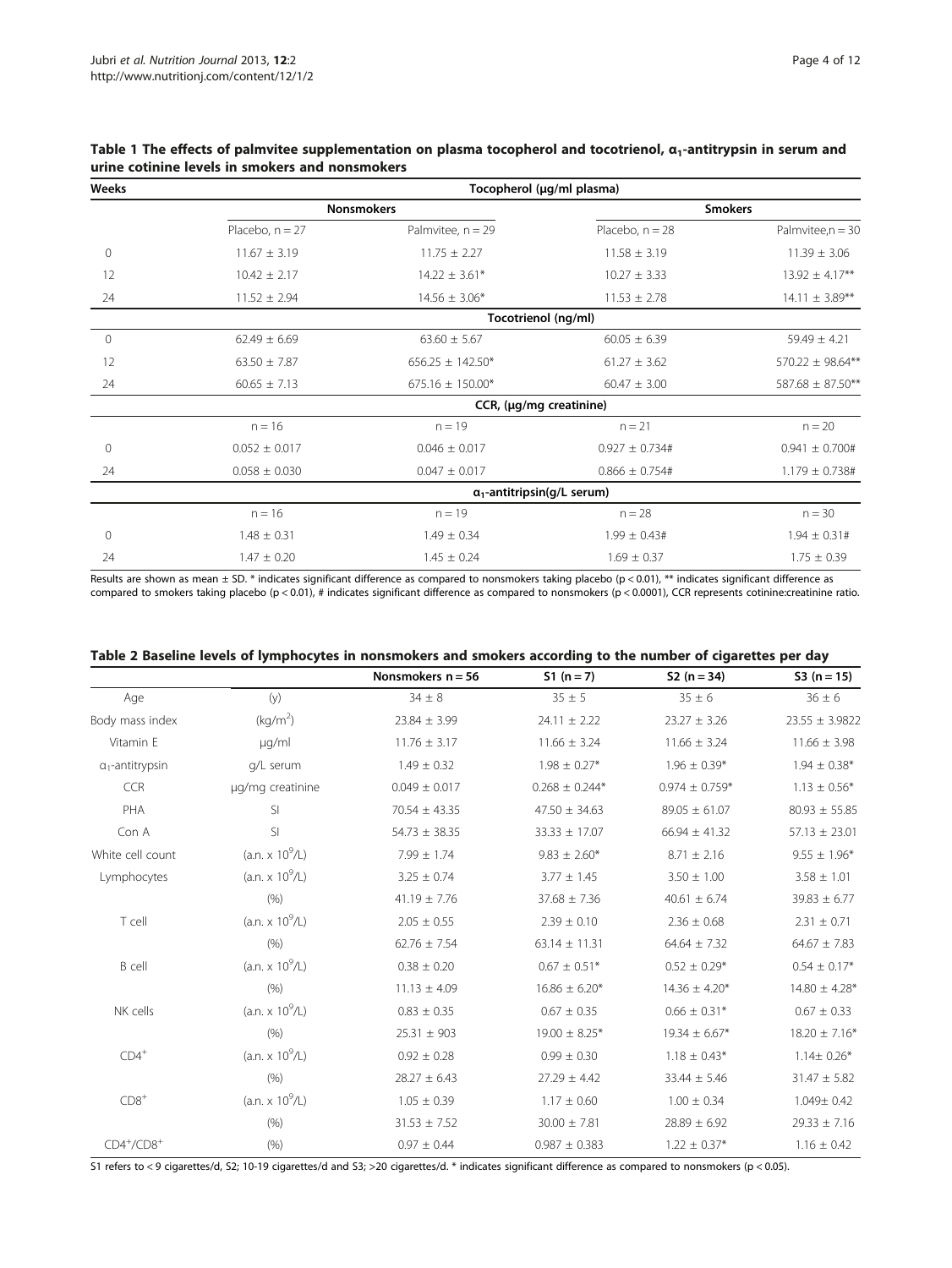| Weeks |                   |                     | Con A $(S,I)$     |                     |
|-------|-------------------|---------------------|-------------------|---------------------|
|       |                   | <b>Non-smokers</b>  |                   | <b>Smokers</b>      |
|       | Placebo, $n = 27$ | Palmvitee. $n = 29$ | Placebo, $n = 28$ | Palmvitee. $n = 30$ |
| 0     | $49.77 \pm 36.42$ | $59.17 \pm 40.10$   | $69.21 + 41.11$   | $52.72 \pm 30.00$   |
| 12    | $48.19 \pm 28.62$ | $51.03 \pm 28.78$   | $47.70 \pm 29.73$ | $59.50 \pm 34.18$   |
| 24    | $46.92 \pm 23.64$ | $55.10 \pm 27.23$   | $42.21 \pm 26.59$ | $42.93 \pm 31.75$   |
|       |                   |                     | PHA (S.I)         |                     |
| 0     | $66.72 + 48.82$   | $73.97 + 38.35$     | $91.96 \pm 62.15$ | $73.45 + 53.44$     |
| 12    | $70.59 + 39.43$   | $72.14 + 28.88$     | $65.74 + 34.69$   | $75.27 + 35.85$     |
| 24    | $69.15 \pm 28.32$ | $86.41 + 41.53$     | $69.39 \pm 38.07$ | $77.10 \pm 59.44$   |

<span id="page-4-0"></span>Table 3 The effects of palmvitee supplementation on lymphocyte proliferative presented as stimulation index (S.I.) after induction with mitogen, PHA and Con A in nonsmokers and smokers

Results are shown as mean ± SD.

S1 ( $p < 0.005$ ), S2 ( $p < 0.0005$ ) and S3 groups ( $p < 0.005$ ) (Table [2](#page-3-0)). After palmvitee supplementation, B cells percentage was significantly increased in nonsmokers at 24 weeks  $(p < 0.05)$  but not in the smokers (Table [6\)](#page-5-0). In S1 and S3 palmvitee-supplemented groups there was a trend of increment in B cells percentage. The increment was correlated at 12 ( $r = 0.98$ , 0.87) and 24 weeks ( $r = 0.98$ , 0.96) respectively.

The percentage of NK cells were lower in smokers compared to nonsmokers  $(p < 0.0001)$  at baseline (S1:  $p < 0.05$ , S2:  $p < 0.005$ , S3:  $p < 0.01$ ) and after palmvitee supplementa-tion (Table [8](#page-7-0) and Table [9](#page-8-0)). CD4<sup>+</sup> in nonsmokers were lower than smokers at the beginning of the study  $(p < 0.0001)$ . Total CD4<sup>+</sup> in smokers were increased according to number of cigarettes per day. CD8<sup>+</sup> percentage did not show any significant difference among the groups.  $CD4^+/CD8^+$ ratio was found to be significantly increased (p < 0.001) in smokers compared to nonsmokers at baseline (Table [5](#page-5-0)) and also in S2. However, no significant changes were observed after palmvitee supplementation for both smokers and nonsmokers (Table [9\)](#page-8-0). There were also no changes observed in these parameters at the different times of supplementation.

A significant positive correlation was observed in smokers when comparing total white blood cells count and total B cells count at 0 week  $(r = 0.57, p < 0.05)$ (Table [2](#page-3-0)). Also a significant positive correlation was found between TWBC count and total CD4<sup>+</sup> cell count before starting supplementation ( $r = 0.59$ ,  $p < 0.05$ ).

#### **Discussion**

Avoidance of tobacco and smoking cessation represent the best method overcoming disease cases such as cancer, chronic obstructive pulmonary disease (COPD) and chronic heart disease (CHD). These approaches may not be successful for some smokers. It might be due to their attitude or self discipline to stop smoking. Supplementation of vitamins or minerals can be used as an alternative to increase the antioxidant levels and immune system in smokers. In this study, report the effect of a randomized singleblind placebo-controlled trial on the immune response of cigarette smokers after palmvitee supplementation. Supplementation of 200 mg/d palmvitee for 24 weeks to the smokers and nonsmokers increase total plasma vitamin E levels in plasma indicating compliance of the study subjects. When this total vitamin E was separated

Table 4 The effects of palmvitee supplementation on lymphocyte proliferative presented as stimulation index (S.I.) after induction with mitogen, PHA and Con A in nonsmokers and smokers according to the number of cigarettes per day

| Weeks | S <sub>1</sub>    |                    |                   | S <sub>2</sub>      | S <sub>3</sub>    |                    |  |
|-------|-------------------|--------------------|-------------------|---------------------|-------------------|--------------------|--|
|       | Placebo, $n = 4$  | Palmvitee, $n = 3$ | Placebo, $n = 17$ | Palmvitee, $n = 19$ | Placebo, $n = 7$  | Palmvitee, $n = 8$ |  |
|       |                   |                    |                   | Con A (SI)          |                   |                    |  |
|       | $37.75 + 15.73$   | $74.50 + 71.97$    | $80.00 + 48.12$   | $55.26 + 30.92$     | $61.00 + 15.41$   | $53.75 + 39.75$    |  |
| 12    | $39.25 + 15.09$   | $55.00 + 35.59$    | $53.50 + 35.02$   | $59.32 + 40.01$     | $39.29 + 20.77$   | $61.63 + 28.52*$   |  |
| 24    | $36.00 \pm 32.65$ | $22.00 + 24.56$    | $46.24 + 28.03$   | $49.26 + 35.55$     | $36.00 + 20.94$   | $35.75 \pm 26.99$  |  |
|       |                   |                    |                   | PHA (SI)            |                   |                    |  |
|       | $58.00 + 39.30$   | $26.50 + 6.36$     | $73.17 + 40.22$   | $70.21 + 44.99$     | $67.29 \pm 29.84$ | $44.60 + 28.53$    |  |
| 12    | $60.50 + 24.96$   | $51.67 + 30.62$    | $69.44 + 40.09$   | $76.58 + 35.20$     | $60.29 + 28.19$   | $81.00 + 38.53$    |  |
| 24    | $59.25 + 24.07$   | $72.67 \pm 69.82$  | $74.71 + 44.45$   | $78.47 + 68.50$     | $62.29 + 27.49$   | $75.50 + 32.96$    |  |

Results are shown as means ± SD. \*

indicates significant difference as compared to nonsmokers.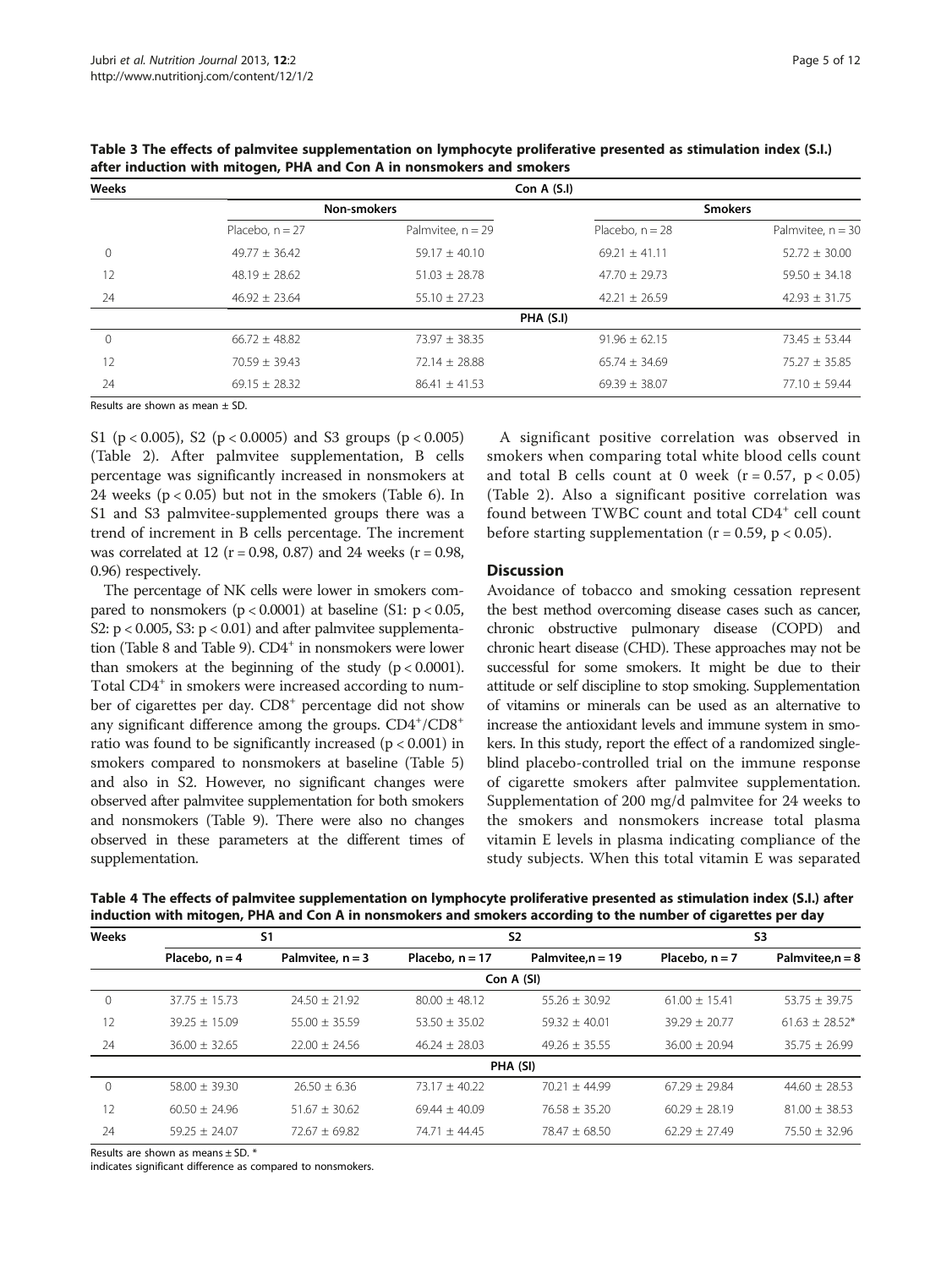|                         |                      | Nonsmokers $n = 56$ | Smokers $n = 58$  |               |
|-------------------------|----------------------|---------------------|-------------------|---------------|
| Age                     | (y)                  | $34 \pm 8$          | $36 \pm 6$        | <b>NS</b>     |
| Body mass index (kg/m2) | (kg/m <sup>2</sup> ) | $23.84 \pm 3.99$    | $23.52 \pm 3.42$  | <b>NS</b>     |
| Vitamin E               | µg/ml                | $11.76 \pm 3.17$    | $11.66 \pm 3.24$  | <b>NS</b>     |
| $\alpha_1$ -antitrypsin | g/L serum            | $1.49 \pm 0.32$     | $1.96 \pm 0.37$   | P < 0.0000001 |
| <b>CCR</b>              | µg/mg creatinine     | $0.049 \pm 0.017$   | $0.93 \pm 0.31$   | P < 0.0000001 |
| PHA                     | SI                   | $70.54 \pm 43.35$   | 77.50 ± 55.34     | <b>NS</b>     |
| Con A                   | SI                   | $54.73 \pm 38.35$   | $59.98 \pm 36.29$ | <b>NS</b>     |
| White cell count        | $(an. x 10^9/L)$     | $7.99 \pm 1.74$     | $9.06 \pm 2.18$   | P < 0.01      |
| Lymphocytes             | $(an. x 10^9/L)$     | $3.25 \pm 0.74$     | $3.58 \pm 1.01$   | <b>NS</b>     |
|                         | (9/6)                | $41.19 \pm 7.76$    | $39.83 \pm 6.77$  |               |
|                         | <b>NS</b>            |                     |                   |               |
| T cell                  | $(an. x 10^9/L)$     | $2.05 \pm 0.55$     | $2.31 \pm 0.71$   | <b>NS</b>     |
|                         | (% )                 | $62.76 \pm 7.54$    | $64.67 \pm 7.83$  | <b>NS</b>     |
| B cell                  | $(an. x 10^9/L)$     | $0.38 \pm 0.20$     | $0.54 \pm 0.29$   | P < 0.00001   |
|                         | (% )                 | $11.13 \pm 4.09$    | $14.78 \pm 4.48$  | P < 0.00001   |
| NK cells                | $(an. x 10^9/L)$     | $0.83 \pm 0.35$     | $0.66 \pm 0.31$   | P < 0.001     |
|                         | (% )                 | $25.31 \pm 903$     | $19.00 \pm 6.88$  | P < 0.0001    |
| $CD4^+$                 | $(an. x 10^9/L)$     | $0.92 \pm 0.28$     | $1.15 \pm 0.38$   | P < 0.0001    |
|                         | (% )                 | $28.27 \pm 6.43$    | $32.19 \pm 5.73$  | P < 0.0001    |
| $CD8+$                  | $(an. x 10^9/L)$     | $1.05 \pm 0.39$     | $1.04 \pm 0.39$   | <b>NS</b>     |
|                         | (% )                 | $31.53 \pm 7.52$    | $29.14 \pm 6.97$  | <b>NS</b>     |
| $CD4^+/CD8^+$           | (% )                 | $0.97 \pm 0.44$     | $1.18 \pm 0.38$   | P < 0.0001    |

<span id="page-5-0"></span>

|  | Table 5 Baseline levels of lymphocytes in smokers and nonsmokers |  |  |
|--|------------------------------------------------------------------|--|--|
|--|------------------------------------------------------------------|--|--|

a.n. represents actual number.

# Table 6 The effects of palmvitee supplementation on total white blood cells, lymphocytes, CD3<sup>+</sup> cells, B lymphocyte, in whole blood of nonsmokers and smokers

| <b>WBC</b><br>Weeks |                       | Lymphocytes       |                       | $CD3+$ cells                       |                       | <b>B</b> lymphocyte |                       |
|---------------------|-----------------------|-------------------|-----------------------|------------------------------------|-----------------------|---------------------|-----------------------|
|                     | a.n. $\times 10^9$ /L | $\%$              | a.n. $\times 10^9$ /L | $\%$                               | a.n. $\times 10^9$ /L | $\%$                | a.n. $\times 10^9$ /L |
|                     |                       |                   |                       | Non-smokers (placebo, $n = 27$ )   |                       |                     |                       |
| $\Omega$            | $7.62 \pm 1.89$       | $41.96 \pm 9.34$  | $3.12 \pm 0.77$       | $63.54 \pm 7.03$                   | $1.99 \pm 0.60$       | $10.19 \pm 4.06$    | $0.35 \pm 0.26$       |
| 12                  | $7.29 \pm 2.10$       | $42.39 \pm 6.12$  | $3.04 \pm 0.84$       | $65.96 \pm 6.70$                   | $2.00 \pm 0.56$       | $10.89 \pm 3.56$    | $0.33 \pm 0.14$       |
| 24                  | $7.14 \pm 1.53$       | $41.85 \pm 8.85$  | $2.94 \pm 0.72$       | $64.27 \pm 7.12$                   | $1.88 \pm 0.50$       | $11.00 \pm 3.88$    | $0.32 \pm 0.12$       |
|                     |                       |                   |                       | Non-smokers (palmvitee, $n = 29$ ) |                       |                     |                       |
| $\Omega$            | $8.32 \pm 1.55$       | $40.52 \pm 6.17$  | $3.36 \pm 0.70$       | $62.07 \pm 8.02$                   | $2.09 \pm 0.52$       | $11.97 \pm 4.00$    | $0.40 \pm 0.13 +$     |
| 12                  | $8.27 \pm 2.08$       | $40.39 \pm 6.09$  | $3.33 \pm 0.74$       | $62.72 \pm 7.60$                   | $2.10 \pm 0.55$       | $12.45 \pm 4.67$    | $0.41 \pm 0.16 +$     |
| 24                  | $8.02 \pm 1.50$       | $38.05 \pm 5.80+$ | $3.05 \pm 0.77$       | $61.66 + 14.23$                    | $1.96 \pm 0.55$       | $13.72 \pm 4.53+$   | $0.41 \pm 0.15+$      |
|                     |                       |                   |                       | Smokers (placebo, $n = 28$ )       |                       |                     |                       |
| $\Omega$            | $9.74 \pm 2.31$       | $40.44 \pm 7.39$  | $3.91 \pm 1.14$       | $63.50 \pm 7.87$                   | $2.47 \pm 0.71$       | $15.54 \pm 5.06$    | $0.64 \pm 0.38$       |
| 12                  | $9.38 \pm 2.45$       | $40.53 \pm 8.20$  | $3.76 \pm 1.16$       | $63.82 \pm 8.34$                   | $2.40 \pm 0.65$       | $16.14 \pm 4.70$    | $0.59 \pm 0.33$       |
| 24                  | $8.81 \pm 2.30$       | $38.00 \pm 8.68$  | $3.30 \pm 1.04$       | $66.11 \pm 10.78$                  | $2.14 \pm 0.63$       | $15.25 \pm 4.40$    | $0.52 \pm 0.29$       |
|                     |                       |                   |                       | Smokers (palmvitee, $n = 30$ )     |                       |                     |                       |
| $\mathbf{0}$        | $8.43 \pm 1.86$       | $39.27 \pm 6.20$  | $3.27 \pm 0.75$       | $65.77 + 7.75$                     | $2.16 \pm 0.69$       | $14.06 \pm 3.81$    | $0.45 \pm 0.15$       |
| 12                  | $8.13 \pm 2.29$       | $40.07 \pm 7.04$  | $3.19 \pm 0.72$       | $66.27 \pm 6.59$                   | $2.13 \pm 0.58$       | $14.30 \pm 4.09$    | $0.45 \pm 0.16$       |
| 24                  | $8.06 \pm 2.10$       | $37.68 \pm 7.29$  | $3.01 \pm 0.88$       | $66.83 \pm 7.28$                   | $2.02 \pm 0.69$       | $14.40 \pm 4.03$    | $0.43 \pm 0.16$       |

Results are shown as mean ± SD. + indicates significant difference as compared to non-smokers taking placebo (p < 0.05), a.n. represents actual number.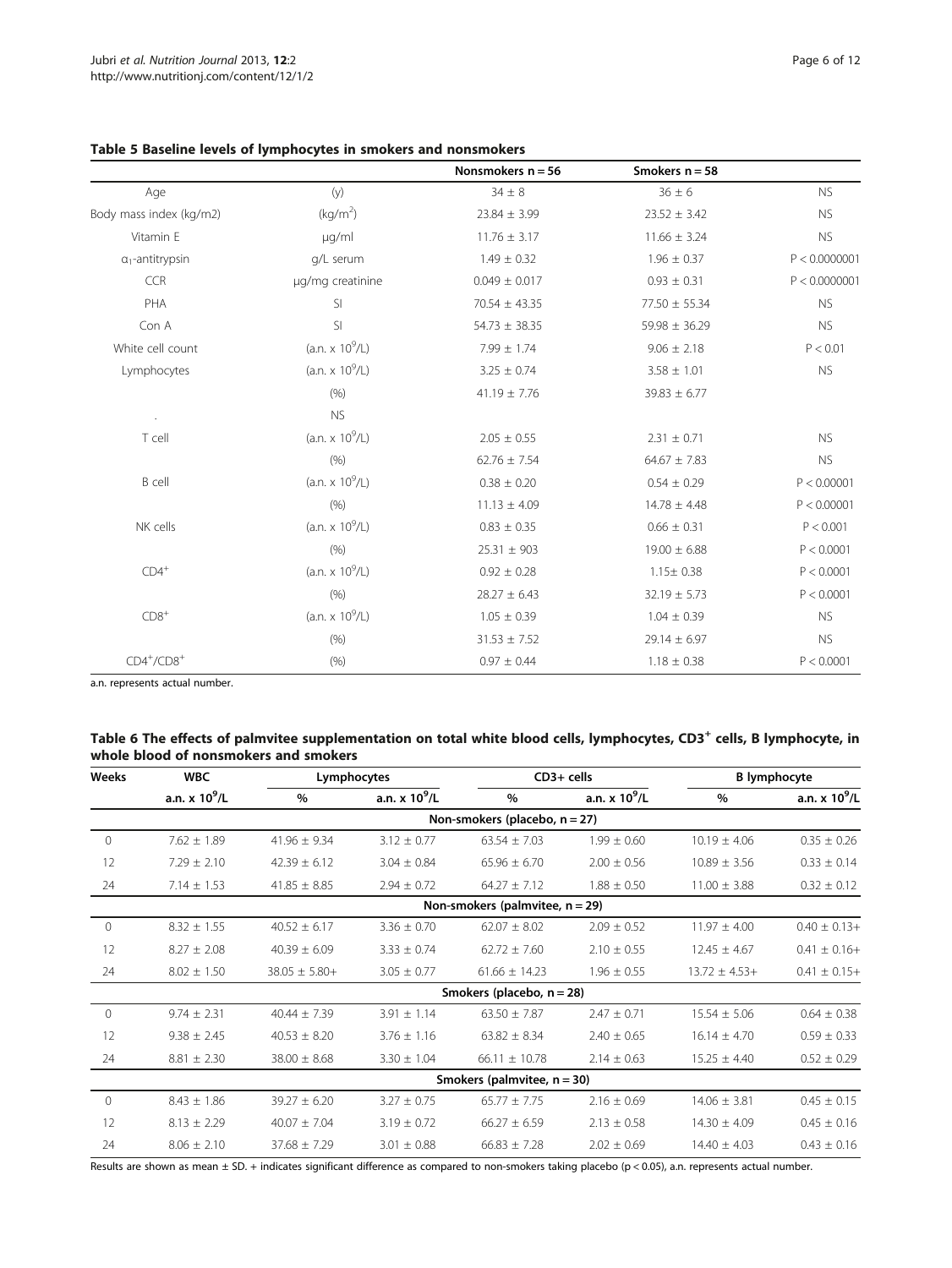| Weeks        | <b>WBC</b>               | Lymphocytes       |                 |                                               | $CD3+$ cells          |                  | <b>B</b> lymphocyte   |  |
|--------------|--------------------------|-------------------|-----------------|-----------------------------------------------|-----------------------|------------------|-----------------------|--|
|              | a.n. $\times$ 10 $^9$ /L | $\%$              | a.n. $x 10^9/L$ | %                                             | a.n. $\times 10^9$ /L | $\%$             | a.n. $\times 10^9$ /L |  |
|              |                          |                   |                 | S1; 1-9 cigarettes/d (placebo, $n = 4$ )      |                       |                  |                       |  |
| $\Omega$     | $9.80 \pm 2.07$          | $37.25 \pm 8.59$  | $3.79 \pm 1.65$ | $59.75 \pm 13.25$                             | $2.21 \pm 0.81$       | $17.75 \pm 8.42$ | $0.76 \pm 0.70$       |  |
| 12           | $10.05 \pm 3.10$         | $38.63 \pm 10.59$ | $3.94 \pm 2.08$ | $58.00 \pm 11.58$                             | $2.36 \pm 0.93$       | $18.00 \pm 6.38$ | $0.81 \pm 0.73$       |  |
| 24           | $9.43 \pm 2.67$          | $36.05 \pm 10.39$ | $3.56 \pm 1.92$ | $54.75 \pm 21.93$                             | $1.91 \pm 0.96$       | $15.25 \pm 6.90$ | $0.63 \pm 0.52$       |  |
|              |                          |                   |                 | S1; 1-9 cigarettes/d (palmvitee, $n = 3$ )    |                       |                  |                       |  |
| $\circ$      | $9.87 \pm 3.72$          | $38.27 \pm 7.15$  | $3.75 \pm 1.52$ | $67.67 \pm 8.14$                              | $2.62 \pm 1.40$       | $15.67 \pm 2.31$ | $0.56 \pm 0.13$       |  |
| 12           | $6.73 \pm 1.10$          | $39.57 \pm 5.75$  | $2.64 \pm 0.35$ | $69.00 \pm 6.08$                              | $1.80 \pm 0.11$       | $17.67 \pm 4.04$ | $0.48 \pm 0.16$       |  |
| 24           | $6.53 \pm 0.76$          | $35.20 \pm 11.15$ | $2.29 \pm 0.70$ | $65.33 \pm 5.77$                              | $1.47 \pm 0.35$       | $19.00 \pm 2.65$ | $0.45 \pm 0.18$       |  |
|              |                          |                   |                 | S2; 10-19 cigarettes/d (placebo, $n = 17$ )   |                       |                  |                       |  |
| $\Omega$     | $9.31 \pm 2.53$          | $42.85 \pm 6.63$  | $3.96 \pm 1.20$ | $64.24 \pm 6.28$                              | $2.54 \pm 0.76$       | $14.82 \pm 4.25$ | $0.63 \pm 0.37$       |  |
| 12           | $8.92 \pm 2.61$          | $41.19 \pm 7.34$  | $3.62 \pm 0.99$ | $65.71 \pm 7.08$                              | $2.38 \pm 0.62$       | $15.47 \pm 3.68$ | $0.52 \pm 0.28$       |  |
| 24           | $8.22 \pm 2.38$          | $40.26 \pm 8.70$  | $3.23 \pm 0.95$ | 68.12±7.03                                    | $2.18 \pm 0.63$       | $14.82 \pm 3.59$ | $0.50 \pm 0.2$        |  |
|              |                          |                   |                 | S2; 10-19 cigarettes/d (palmvitee, $n = 19$ ) |                       |                  |                       |  |
| $\Omega$     | $8.17 \pm 1.65$          | $38.59 \pm 6.35$  | $3.10 \pm 0.54$ | $65.00 \pm 8.30$                              | $2.00 \pm 0.51$       | $13.95 \pm 4.24$ | $0.42 \pm 0.14$       |  |
| 12           | $8.11 \pm 2.36$          | $38.51 \pm 7.34$  | $3.02 \pm 0.60$ | $65.74 \pm 7.34$                              | $2.01 \pm 0.52$       | $13.63 \pm 3.52$ | $0.41 \pm 0.14$       |  |
| 24           | $7.64 \pm 2.02$          | $37.22 \pm 8.70$  | $2.81 \pm 0.74$ | $67.26 \pm 7.01$                              | $1.89 \pm 0.55$       | $13.37 \pm 3.99$ | $0.38 \pm 0.15$       |  |
|              |                          |                   |                 | S3; >20 cigarettes/d (placebo, $n = 7$ )      |                       |                  |                       |  |
| $\mathbf{0}$ | $10.76 \pm 1.75$         | $36.42 \pm 7.01$  | $3.87 \pm 0.81$ | $63.86 \pm 8.65$                              | $2.46 \pm 0.58$       | $16.00 \pm 5.16$ | $0.60 \pm 0.17$       |  |
| 12           | $10.11 \pm 1.58$         | $39.99 \pm 9.93$  | $3.99 \pm 1.10$ | $62.57 \pm 8.83$                              | $2.49 \pm 0.68$       | $16.71 \pm 6.26$ | $0.64 \pm 0.23$       |  |
| 24           | $9.90 \pm 1.58$          | $33.66 \pm 6.62$  | $3.31 \pm 0.77$ | 67.71±7.09                                    | $2.18 \pm 0.44$       | $16.29 \pm 5.22$ | $0.50 \pm 0.18$       |  |
|              |                          |                   |                 | S3; >20 cigarettes/d (palmvitee, $n = 8$ )    |                       |                  |                       |  |
| $\circ$      | $8.50 \pm 1.54$          | $41.23 \pm 6.12$  | $3.50 \pm 0.70$ | $66.88 \pm 7.95$                              | $2.37 \pm 0.51$       | $13.75 \pm 3.97$ | $0.48 \pm 0.13$       |  |
| 12           | $8.70 \pm 2.06$          | $43.96 \pm 6.03$  | $3.79 \pm 0.74$ | $66.50 \pm 7.53$                              | $2.55 \pm 0.55$       | $14.63 \pm 4.63$ | $0.55 \pm 0.16$       |  |
| 24           | $9.64 \pm 1.49$          | $39.71 \pm 5.75$  | $3.75 \pm 0.76$ | $66.38 \pm 14.10$                             | $2.54 \pm 0.54$       | $15.13 \pm 4.49$ | $0.56 \pm 0.15$       |  |

<span id="page-6-0"></span>Table 7 The effects of palmvitee supplementation on total white blood cells, lymphocytes, CD3<sup>+</sup> cells, B lymphocyte, in whole blood of nonsmokers and smokers according to the number of cigarettes per day

Results are shown as mean ± SD.

according to its type –tocopherol and tocotrienol, both were also increased with supplementation. The concentration of tocopherol was higher in plasma as compared to tocotrienol because of the action of hepatic α-tocopherol transfer protein (α-TTP). α-TTP selectively chooses α-tocopherol for enrichment of nascent very low density lipoproteins (VLDL) [\[25](#page-10-0)]. During VLDL catabolism in the circulation, α-tocopherol is transferred to all the other plasma lipoproteins. Although, the dose used in the study was 200 mg/d vitamin E, only 40% of palmvitee is α-tocopherol while 60% consisted of tocotrienols. Whereas tocotrienols are transported and distributed differently in different tissues according to their roles in cellular function [\[26](#page-10-0)]. For example, skin contained 15% tocotrienols and only 1% γ-tocopherol. Although, the accumulation of tocotrienols may be low, but they may exert substantial antioxidant effects [\[27](#page-10-0)]. Studied by Maniam et al. [[28\]](#page-10-0) in rats showed that tocotrienol gives better protective effect against free radical damage in the femur compared to alpha-tocopherol. Reported by Saito et al. [\[29](#page-10-0)] the uptake of alpha-tocotrienol in Jurkat cells was found to be 2.2 fold higher than alpha-tocopherol after incubation for 72 hours. Also, it was found that the initial rate of cellular uptake of alpha-tocotrienol was 70-fold higher than alpha-tocopherol [\[30](#page-10-0)].

There was no significant difference in plasma vitamin E levels for tocopherol and tocotrienol between smokers and nonsmokers was observed. Previous study reported by Wallstrom et al. [[31](#page-10-0)] demonstrated that serum vitamin E levels (α-tocopherol) were similar in smokers vs. nonsmokers and only associated with dietary supplements, not with foods. Whereas when the smokers were grouped according to number of cigarettes smoked per day, it gave different result. Antioxidant vitamin intakes were significantly higher in nonsmokers than in light (1-20 cigarettes/day) and heavy smokers (>20 cigarettes/day) [\[32\]](#page-10-0). Exposure of human plasma in vivo to the gas phase of cigarette smoke will cause degradation of vitamin E [\[33\]](#page-10-0). Fractional disappearance rate of α-tocopherol in smokers were faster, and its half-lives were shorter than in nonsmokers [\[34\]](#page-10-0). This may lead to insufficient levels of vitamin E and was suggested to have an effect on the immune status of these individuals.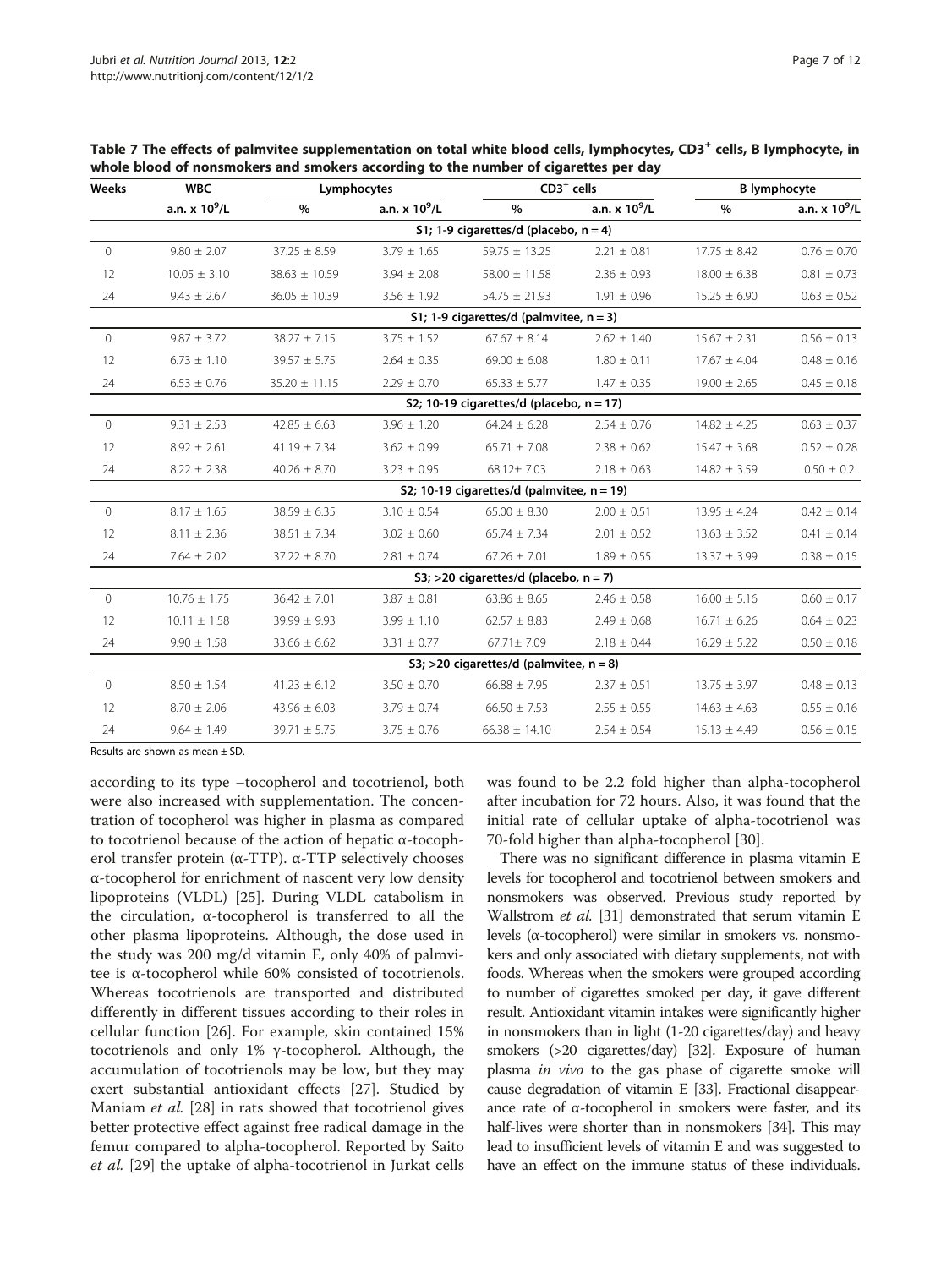| Weeks        | NK cells           |                       | $CD4+$             |                                    | $CD8+$            |                    | $CD4^+/CD8^+$     |
|--------------|--------------------|-----------------------|--------------------|------------------------------------|-------------------|--------------------|-------------------|
|              | $\%$               | a.n. $\times$ 10 $^9$ | $\%$               | a.n. $\times$ 10 $^9$              | $\frac{0}{0}$     | a.n. $\times 10^9$ | $\%$              |
|              |                    |                       |                    | Non-smokers (placebo, $n = 27$ )   |                   |                    |                   |
| $\mathbf{0}$ | $25.00 \pm 9.44$   | $0.73 \pm 0.34$       | $29.07 \pm 6.16$   | $0.91 \pm 0.28$                    | $31.69 \pm 7.41$  | $0.99 \pm 0.41$    | $0.99 \pm 0.40$   |
| 12           | $22.85 \pm 7.74$   | $0.70 \pm 0.35$       | $30.81 \pm 6.75$   | $0.94 \pm 0.35$                    | $31.19 \pm 8.03$  | $1.00 \pm 0.36$    | $1.02 \pm 0.46$   |
| 24           | $24.72 \pm 7.94$   | $0.75 \pm 0.32$       | $31.27 \pm 6.87$   | $0.92 \pm 0.32$                    | $32.07 \pm 8.30$  | $0.94 \pm 0.36$    | $1.07 \pm 0.48$   |
|              |                    |                       |                    | Non-smokers (palmvitee, $n = 29$ ) |                   |                    |                   |
| $\Omega$     | $25.59 \pm 8.80$   | $0.86 \pm 0.36$       | $27.55 \pm 6.68$   | $0.92 \pm 0.29$                    | $31.38 \pm 7.75$  | $1.07 \pm 0.30$    | $0.96 \pm 0.48$   |
| 12           | $24.59 \pm 8.45$   | $0.81 \pm 0.33$       | $27.62 \pm 7.72$   | $0.92 \pm 0.33$                    | $30.28 \pm 6.75$  | $1.03 \pm 0.35$    | $0.97 \pm 0.47$   |
| 24           | $24.72 \pm 8.78$   | $0.72 \pm 0.42$       | $30.17 \pm 9.35$   | $0.90 \pm 0.30$                    | $31.00 \pm 6.72$  | $0.96 \pm 0.37$    | $1.03 \pm 0.53$   |
|              |                    |                       |                    | Smokers (placebo, $n = 28$ )       |                   |                    |                   |
| $\mathbf{0}$ | $19.54 \pm 7.50+$  | $0.76 \pm 0.39$       | $32.18 \pm 5.98 +$ | $1.24 \pm 0.44+$                   | $27.82 \pm 5.36+$ | $1.08 \pm 0.34$    | $1.22 \pm 0.38 +$ |
| 12           | $19.46 \pm 8.55+$  | $0.75 \pm 0.45$       | $33.07 \pm 7.32 +$ | $1.23 \pm 0.39+$                   | $27.46 \pm 6.01+$ | $1.05 \pm 0.36$    | $1.24 \pm 0.40+$  |
| 24           | $19.18 \pm 10.93+$ | $0.64 \pm 0.46$       | $35.14 \pm 7.93 +$ | $1.14 \pm 0.44+$                   | $28.04 \pm 7.34$  | $0.93 \pm 0.27$    | $1.25 \pm 0.36+$  |
|              |                    |                       |                    | Smokers (palmvitee, $n = 30$ )     |                   |                    |                   |
| $\Omega$     | $18.48 \pm 6.32++$ | $0.58 \pm 0.17++$     | $32.20 \pm 5.54++$ | $1.03 \pm 0.29$                    | $30.37 \pm 8.09$  | $1.00 \pm 0.45$    | $1.13 \pm 0.39$   |
| 12           | $17.87 \pm 6.50++$ | $0.55 \pm 0.21++$     | $33.20 \pm 5.56++$ | $1.07 \pm 0.29++$                  | $30.17 \pm 8.21$  | $0.98 \pm 0.42$    | $1.21 \pm 0.44++$ |
| 24           | $19.03 \pm 7.82$   | $0.57 \pm 0.27$       | $33.90 \pm 5.56++$ | $1.03 \pm 0.37$                    | $30.67 \pm 7.61$  | $0.92 \pm 0.38$    | $1.19 \pm 0.43++$ |

<span id="page-7-0"></span>Table 8 The effects of vitamin E supplementation on NK cells, CD4<sup>+</sup> cells, CD8<sup>+</sup> cells and CD4<sup>+</sup>/CD8<sup>+</sup> in whole blood of nonsmokers and smokers

Results are shown as mean ± SD. a.n. represents actual number. + indicates significant difference as compared to nonsmokers taking placebo (p < 0.05). ++ indicates significant difference as compared to nonsmokers taking palmvitee ( $p < 0.05$ ).

Meydani et al. [\[35](#page-10-0)] showed via a placebo-controlled, double-blind study using healthy elderly individuals for 235 days that after varying the dose of dl-α-tocopherol supplementation, it was found that a dose of 200 mg/d caused the highest percent increase in delayed type hypersensitivity, suggesting that 200 mg/d might be a threshold level for the immunostimulatory effect of vitamin E. It also supported by Lee and Man-Fan [\[19](#page-10-0)] in supplementing healthy ethnic Chinese men and women with dl-α-tocopherol E (233 mg/d) for 28 days.

Comparison of lymphocyte proliferation measured as stimulation index induction with mitogen PHA and Con A did not show any differences between smokers and nonsmokers were also unaffected by supplementation of palmvitee (Tables [5](#page-5-0) and [3\)](#page-4-0). But lymphocyte response to the mitogen PHA also seemed to be increased with palmvitee supplementation. This observation differed from that reported by Meydani et al. [\[18\]](#page-10-0) where only Con A stimulated mitogenic response increased in the vitamin E supplemented group. Reported by Lee and Man-Fan Wan [\[19](#page-10-0)] supplementation of vitamin E in healthy individual subjects increased lymphocyte proliferation both in the presence and absence of mitogen challenge and also the increasing of immunological subsets. But there was a confounding factor (gender) because hormonal changes play a role in the regulation of the immune response [\[36](#page-10-0)] Studied by Radhakrishnan et al. [\[37\]](#page-10-0) in healthy human volunteers supplemented with 200 mg of tocotrienol-rich fraction or alphatocopherol showed no changes observed in the production of IL-4 or interferon-γ by Con A-stimulated lymphocytes. In this study, palmvitee supplementation also did not affect T-cell subsets and a similar finding was reported by Meydani et al. [\[35](#page-10-0)]. Cigarette smoke is reported to contain many oxidising species [[38](#page-10-0)] and smokers incur a high and sustained free radical load. Smokers may need a higher dose of vitamin E than 200 mg/day to overcome the free radical load and increase the immune system. A study using monkeys have shown that a low dose cigarette smoke (human equivalent of 1 pack day) affect the response of spleens cells to either PHA or LPS whereas a heavy dose (human equivalent of 3 pack day) for 4-8 years caused a significant reduction in their natural NK-mediated lytic activity and a decreased response to Con A [\[39](#page-10-0)]. It is possible that the subjects were not heavy smokers to cause any changes to the lymphocytes proliferation activity. Studied by Thatcher *et al.* [\[40](#page-10-0)] showed that at the higher dose of mainstream cigarette smoke (MSC) exposure (600 mg/m3 total suspended particulates (TSP) suppresses the antigen-specific proliferation and cytokine production by T-cell than low dose of MSC (77 mg/m3 TSP).

Difference between smokers and nonsmokers in baseline volumes of certain immune parameters measured were also observed these include higher total white cell counts, CD4+ cells and CD4+ /CD8+ in smokers and lower number of natural killer cells. These differences in T-cells populations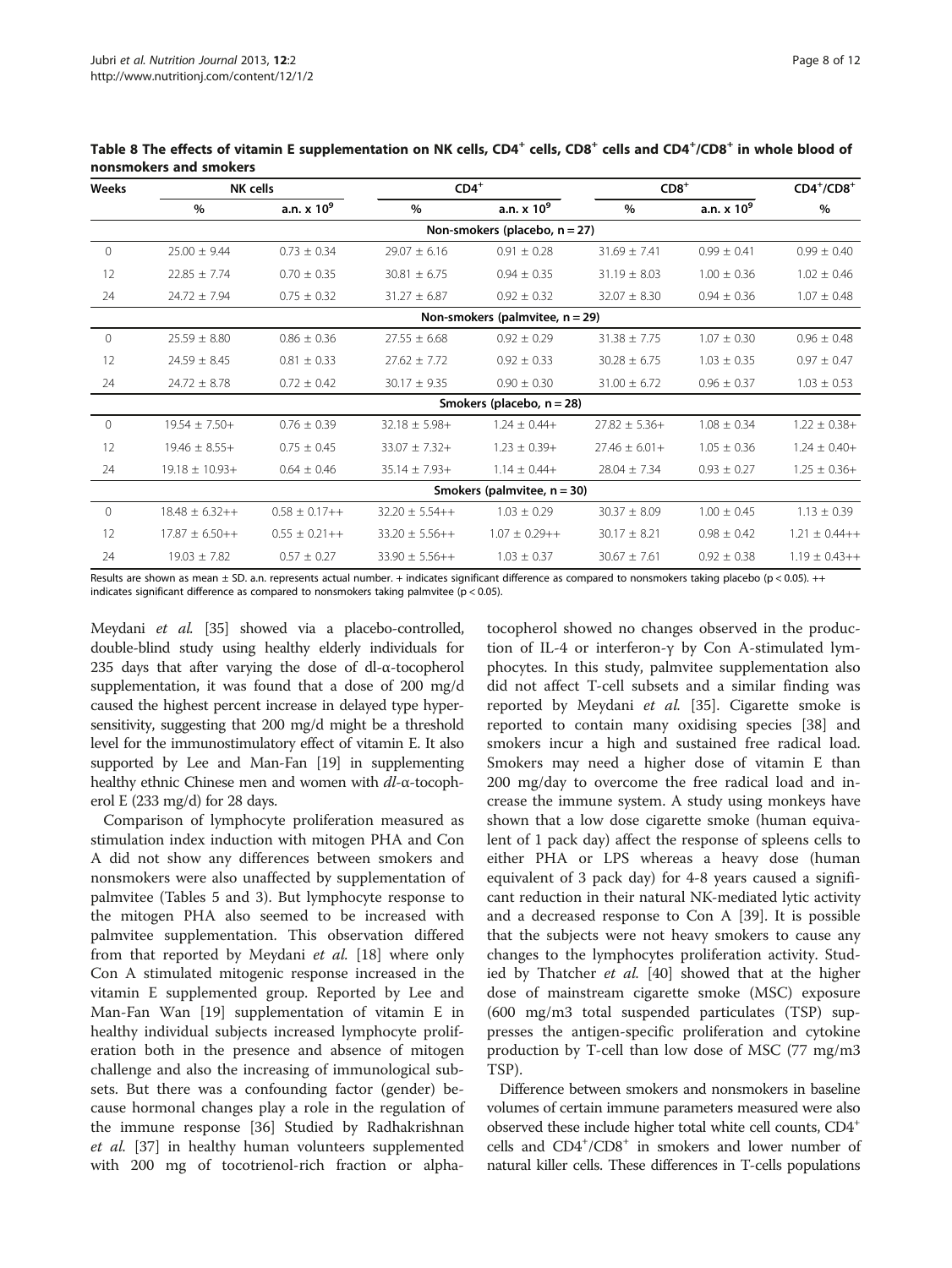| Weeks          | <b>NK cells</b>   |                 | $\mathsf{CD4}^+$ |                                               | $CD8+$            |                        | $CD4^+/CD8^+$   |  |
|----------------|-------------------|-----------------|------------------|-----------------------------------------------|-------------------|------------------------|-----------------|--|
|                | $\%$              | a.n. $x 10^9$   | %                | a.n. $\times 10^9$                            | $\%$              | a.n. x 10 <sup>9</sup> | %               |  |
|                |                   |                 |                  | S1; 1-9 cigarettes/d (placebo, $n = 4$ )      |                   |                        |                 |  |
| $\circ$        | $21.50 \pm 9.57$  | $0.78 \pm 0.45$ | $26.25 \pm 5.44$ | $0.93 \pm 0.22$                               | $28.25 \pm 9.11$  | $1.09 \pm 0.51$        | $1.05 \pm 0.50$ |  |
| 12             | $22.00 \pm 12.73$ | $0.87 \pm 0.65$ | $25.25 \pm 3.20$ | $0.96 \pm 0.41$                               | $27.25 \pm 9.25$  | $1.07 \pm 0.55$        | $1.02 \pm 0.43$ |  |
| 24             | $31.75 \pm 22.78$ | $1.09 \pm 0.97$ | $23.75 \pm 7.27$ | $0.83 \pm 0.40$                               | $25.50 \pm 11.85$ | $0.87 \pm 0.42$        | $0.99 \pm 0.22$ |  |
|                |                   |                 |                  | S1; 1-9 cigarettes/d (palmvitee, $n = 3$ )    |                   |                        |                 |  |
| $\overline{0}$ | $15.67 \pm 6.11$  | $0.53 \pm 0.04$ | $28.67 \pm 3.06$ | $1.07 \pm 0.43$                               | $32.33 \pm 6.66$  | $1.28 \pm 0.79$        | $0.90 \pm 0.20$ |  |
| 12             | $13.67 \pm 1.53$  | $0.37 \pm 0.09$ | $34.67 \pm 2.08$ | $0.92 \pm 0.16$                               | $30.67 \pm 4.73$  | $0.79 \pm 0.46$        | $1.16 \pm 0.23$ |  |
| 24             | $18.33 \pm 6.43$  | $0.45 \pm 0.25$ | $29.67 \pm 3.79$ | $0.69 \pm 0.26$                               | $31.00 \pm 6.24$  | $0.68 \pm 0.10$        | $0.99 \pm 0.29$ |  |
|                |                   |                 |                  | S2; 10-19 cigarettes/d (placebo, $n = 17$ )   |                   |                        |                 |  |
| $\circ$        | $19.59 \pm 6.75$  | $0.76 \pm 0.38$ | $34.18 \pm 6.15$ | $1.37 \pm 0.52$                               | $27.76 \pm 4.83$  | $1.07 \pm 0.32$        | $1.30 \pm 0.39$ |  |
| 12             | $20.12 \pm 8.37$  | $0.71 \pm 0.39$ | $35.65 \pm 7.55$ | $1.29 \pm 0.41$                               | $27.24 \pm 5.84$  | $1.01 \pm 0.29$        | $1.33 \pm 0.40$ |  |
| 24             | $17.47 \pm 6.69$  | $0.55 \pm 0.25$ | $37.06 \pm 7.04$ | $1.21 \pm 0.49$                               | $28.94 \pm 7.26$  | $0.93 \pm 0.25$        | $1.31 \pm 0.38$ |  |
|                |                   |                 |                  | S2; 10-19 cigarettes/d (palmvitee, $n = 19$ ) |                   |                        |                 |  |
| $\circ$        | $19.11 \pm 6.78$  | $0.57 \pm 0.20$ | $32.79 \pm 4.85$ | $1.02 \pm 0.26$                               | $29.89 \pm 8.38$  | $0.93 \pm 0.35$        | $1.15 \pm 0.34$ |  |
| 12             | $18.42 \pm 7.27$  | $0.53 \pm 0.20$ | $33.05 + 5.78$   | $1.01 \pm 0.26$                               | $30.05 \pm 7.71$  | $0.93 \pm 0.33$        | $1.20 \pm 0.45$ |  |
| 24             | $18.58 \pm 7.88$  | $0.52 \pm 0.26$ | $34.95 \pm 5.02$ | $0.99 \pm 0.34$                               | $30.74 \pm 7.26$  | $0.85 \pm 0.28$        | $1.23 \pm 0.47$ |  |
|                |                   |                 |                  | S3; >20 cigarettes/d (placebo, $n = 7$ )      |                   |                        |                 |  |
| $\overline{0}$ | $18.29 \pm 9.01$  | $0.74 \pm 0.47$ | $30.71 \pm 2.81$ | $1.18 \pm 0.21$                               | $27.71 \pm 5.06$  | $1.08 \pm 0.35$        | $1.15 \pm 0.30$ |  |
| 12             | $18.43 \pm 7.46$  | $0.76 \pm 0.52$ | $31.29 \pm 4.57$ | $1.21 \pm 0.27$                               | $28.14 \pm 5.30$  | $1.13 \pm 0.42$        | $1.14 \pm 0.38$ |  |
| 24             | $16.14 \pm 5.84$  | $0.61 \pm 0.39$ | $37.00 \pm 4.86$ | $1.15 \pm 0.25$                               | $27.29 \pm 4.96$  | $1.01 \pm 0.45$        | $1.24 \pm 0.37$ |  |
|                |                   |                 |                  | S3; >20 cigarettes/d (palmvitee, $n = 8$ )    |                   |                        |                 |  |
| $\circ$        | $18.13 \pm 8.72$  | $0.60 \pm 0.36$ | $32.13 \pm 6.63$ | $1.09 \pm 0.29$                               | $30.75 \pm 7.68$  | $1.09 \pm 0.37$        | $1.17 \pm 0.48$ |  |
| 12             | $18.13 \pm 8.37$  | $0.67 \pm 0.32$ | $33.00 \pm 7.65$ | $1.24 \pm 0.33$                               | $30.25 \pm 6.69$  | $1.17 \pm 0.35$        | $1.25 \pm 0.46$ |  |
| 24             | $20.38 \pm 8.70$  | $0.73 \pm 0.42$ | $33.00 \pm 9.27$ | $1.24 \pm 0.29$                               | $30.38 \pm 6.66$  | $1.17 \pm 0.37$        | $1.19 \pm 0.15$ |  |

<span id="page-8-0"></span>Table 9 The effects of vitamin E supplementation on NK cells, CD4<sup>+</sup> cells, CD8<sup>+</sup> cells and CD4<sup>+</sup>/CD8<sup>+</sup> in whole blood of nonsmokers and smokers according to the number of cigarettes per day

Results are shown as mean ± SD.

have also been reported in different studies in different countries. For example, the results obtained by Tollerud et al. [\[41\]](#page-10-0) have shown that  $CD4^+$  T-cells but not in  $CD8^+$ T-cells, CD3+ T-cells or CD19+ B-cells were higher in smokers compared to nonsmokers. Other T-cells subsets such as memory and naïve T-cells subpopulations were also increased in smokers [\[42](#page-10-0)]. The reduced NK cell observed in smokers is in agreement with another study by Moszczynski et al. [\[43](#page-10-0)]. The reduction of NK cells in smokers correlated with a reduction in immune surveillance against tumors and viral infections [[44](#page-10-0)] and maybe a contributing factor to development of malignancy. Studied by Lu et al. [\[45\]](#page-10-0) in mice showed the consistent finding where that cigarette smoke suppressed NK activation and lead cell transformation and cancer formation. But other several studies reported that there were no changes in NK cells [\[46,47](#page-11-0)] and no significant differences in NK cell percentage but NK tumoricidal activity was significantly higher. Tanigawa et al. [\[42](#page-10-0)] reported an increase in  $CD4^+$  cells in smokers compared with nonsmokers which was in agreement with the results obtained

in this study. They also reported that the increase in the number of CD4 + CD29+ (helper inducer) T lymphocytes is responsible for the increase in total  $CD4^+$  T lymphocytes in smokers. This may be due to continuous local inflammation in the respiratory system induced by chronic smoking. Another possible explanation is that antigenic substances present such as glycoproteins present in some cigarettes may act as an antigen leading to an increase in CD4 + CD29+ T lymphocytes as the tobacco glycoprotein induces the production of interleukin (IL) 1 alpha and IL-1 beta by peripheral blood and adherent cells. Tobacco glycoprotein is a potent immunostimulatory compound that has been isolated from cigarette smoke [\[48\]](#page-11-0) where it has been shown to be antigenic in humans.

The B cells percentage was higher in smokers than nonsmokers and this was also reported by Mili et al. [\[49](#page-11-0)] which was attributed to an increase in  $CD4^+$  in smokers. It is possible that in this study,  $CD4^+$  was induced by tobacco glycoprotein and provided a signal to B cells to produce antibodies. Palmvitee supplementation was found to increase B cells in nonsmokers only. This observation could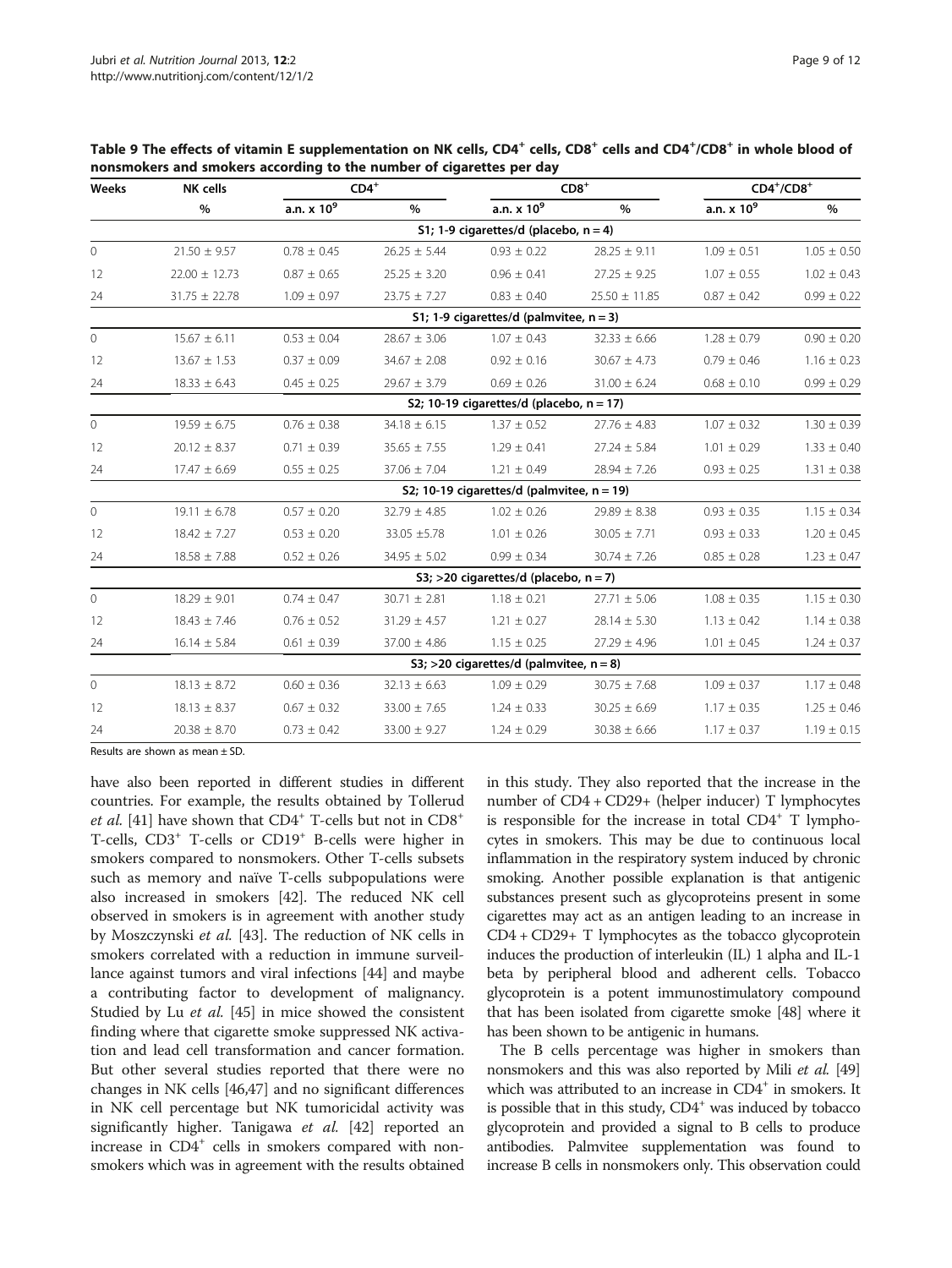be due to the immunoenhancing effect of vitamin E which acts by a reducing prostaglandins synthesis and or decreasing free radical formation [\[50](#page-11-0)]. This finding however differed with that of Meydani et al. [[35\]](#page-10-0) who reported that vitamin E supplementation had no effect on immunoglobulin levels or levels of T and B cells in healthy elderly subjects. The difference observed could be due to the different age groups of the subjects and it is well established that the immune response is influenced by age. The increment of B cells and CD4<sup>+</sup> cell correlated with the higher TWBC in smokers.

A similar pattern was observed when the immune parameters were measured in terms of packed years of exposure rather than cigarettes per day. Tanigawa et al. [[42](#page-10-0)] also reported higher CD4<sup>+</sup> lymphocytes in smokers but no differences in CD8<sup>+</sup>, CD19<sup>+</sup> B lymphocytes and CD16+ NK cells. The findings rather of the two parameters were however contrary to our present findings where B lymphocyte was raised while NK cells were decreased. However, Tanigawa et al. [[42](#page-10-0)] reported the results of only 8 male smokers whereas in this study other were 58 smokers which were also age-matched with the nonsmokers. Another studied by Moszczynski et al. [[43](#page-10-0)] who grouped the subjects in terms of less and over 10 years of smoking gave different pattern of result. CD4<sup>+</sup>, CD8<sup>+</sup> and NK cells increased in smoked-group less than 10 years whereas reduced in smoked-group over 10 years. No changes were observed in B lymphocytes. The highly significant (p < 0.001) reduction in NK cells could also explain increased risk to cancer formation due to a decrease in cellular mediated immune protection/surveillance.

It was interesting to note that while supplementation had no effect on the lymphocyte proliferation as well as on total white cells, total lymphocytes, and total T-cells in both smokers and nonsmokers, palmvitee supplementation was observed to cause an increase  $(p < 0.05)$  in the number of B-cells in nonsmokers. This was — betted to the response beneficial effect of palmvitee in enhancing immune response. However, in smokers B-cells numbers were unaffected by supplementation possibly because of the already raised basal values caused by smoking. This is the only immune parameter which was affected by palmvitee supplementation. Other parameter remained low with supplementation, whilst the high  $CD4<sup>+</sup>$  and lower  $CD8<sup>+</sup>$  percentage of cells remained unchanged with supplementation. This lack of effect could be due to the dosage used which was only 200 mg/d compared to 800 mg/d as reported by Meydani et al. [\[35](#page-10-0)] in his study in the elderly population.

Urinary cotinine/creatinine standardized as μg/mg, a stable metabolite of nicotine, were increased significantly in smokers indicating the active smoking status of subjects compared to nonsmokers [\[51\]](#page-11-0). Obviously when smoking group divided into the number of cigarette smoked per day urinary cotinine increase accordingly to the number of cigarette smoked per day. Also serum  $\alpha_1$ -antitrypsin was significantly higher in smokers, again indicating the smoking status of these subjects. Elevations in  $\alpha_1$ -antitrypsin were significantly associated with the impairment of pulmonary function to smoking. Supplementation with palmvitee demonstrated no changes for both CCR and  $\alpha_1$ -antitrypsin concentration in smokers as compared to the placebo group. It showed that might be there were no interaction between CCR and  $\alpha_1$ -antitrypsin with palmvitee that can reduced their level in the blood.

#### Conclusions

In conclusions, cigarette smoking is associated with an increase in CD4<sup>+</sup> cell, B cells and a decrease in CD8<sup>+</sup> and NK cells. An increase in CD4<sup>+</sup> cell and B cells correlated with higher TWBC counts in smokers. Although vitamin E increased in supplemented smokers, there were no changes in T-cell profile except for an increase in the number of B cells in nonsmokers. In smokers, proliferation of lymphocytes after stimulation by PHA tended to be increased with time of vitamin E supplemented but not after exposure to mitogen Con A. Vitamin E might not reach the optimal levels to modulate or improve the immune status.

#### Abbreviations

HPLC: High performance liquid chromatography; LTT: Lymphocyte transformation test; PHA: Phytohemagglutinin; LPS: Lipopolysacarides; Con A: Concanavalin A; TWBC: Total white blood cells; PGE<sub>2</sub>: Prostaglandin E2; BHT: Butylated hydroxytoluene; UV: Ultraviolet; CCR: Cotinine to creatinine; PBMN: Peripheral blood mononuclear cells; CPM: Counts per min; PBS: Phosphate buffer solution; SD: Standard deviation; Vs: Versus; NK: Natural killer; COPD: Chronic obstructive disease; CHD: Chronic heart disease; α-TTP: Hepatic α-tocopherol transfer protein; VLDL: Very low density lipoprotein; MSC: Mainstream cigarette smoke; IL: Interleukin; CD: Cluster of differentiation.

#### Competing interests

Dr Abdul Gapor Md Top is an employee of the Malaysian Palm Oil Board as the other authors declare no competing interests.

#### Authors' contributions

The contribution of each author was as follows: ZJ undertook the overall management of the study and most of the laboratory and statistical analysis and drafting of the manuscript. AAL participate in giving the briefing about the study to the volunteers and taking the volunteers' blood. AGMT involved in supplying the palm oil vitamin E (palmvitee) for the research. WZWN contributed to the design and subsequent finalization of the manuscript. All authors read and approved the final manuscript.

#### Acknowledgement

The research was supported in part by the Minister of Science, Technology and the Environment, IRPA grant 06.02.02.0013 and Universiti Kebangsaan Malaysia. The study was an integral part of the PhD program of ZJ at The National University of Malaysia, Kuala Lumpur, Malaysia.

#### Author details

<sup>1</sup>Department of Biochemistry, Faculty of Medicine, The National University of Malaysia, Kuala Lumpur, Malaysia. <sup>2</sup>Department of Anatomy, Faculty of Medicine, The National University of Malaysia, Kuala Lumpur, Malaysia. <sup>3</sup>Malaysian Palm Oil Board, Bangi, Selangor, Malaysia. <sup>4</sup>Department of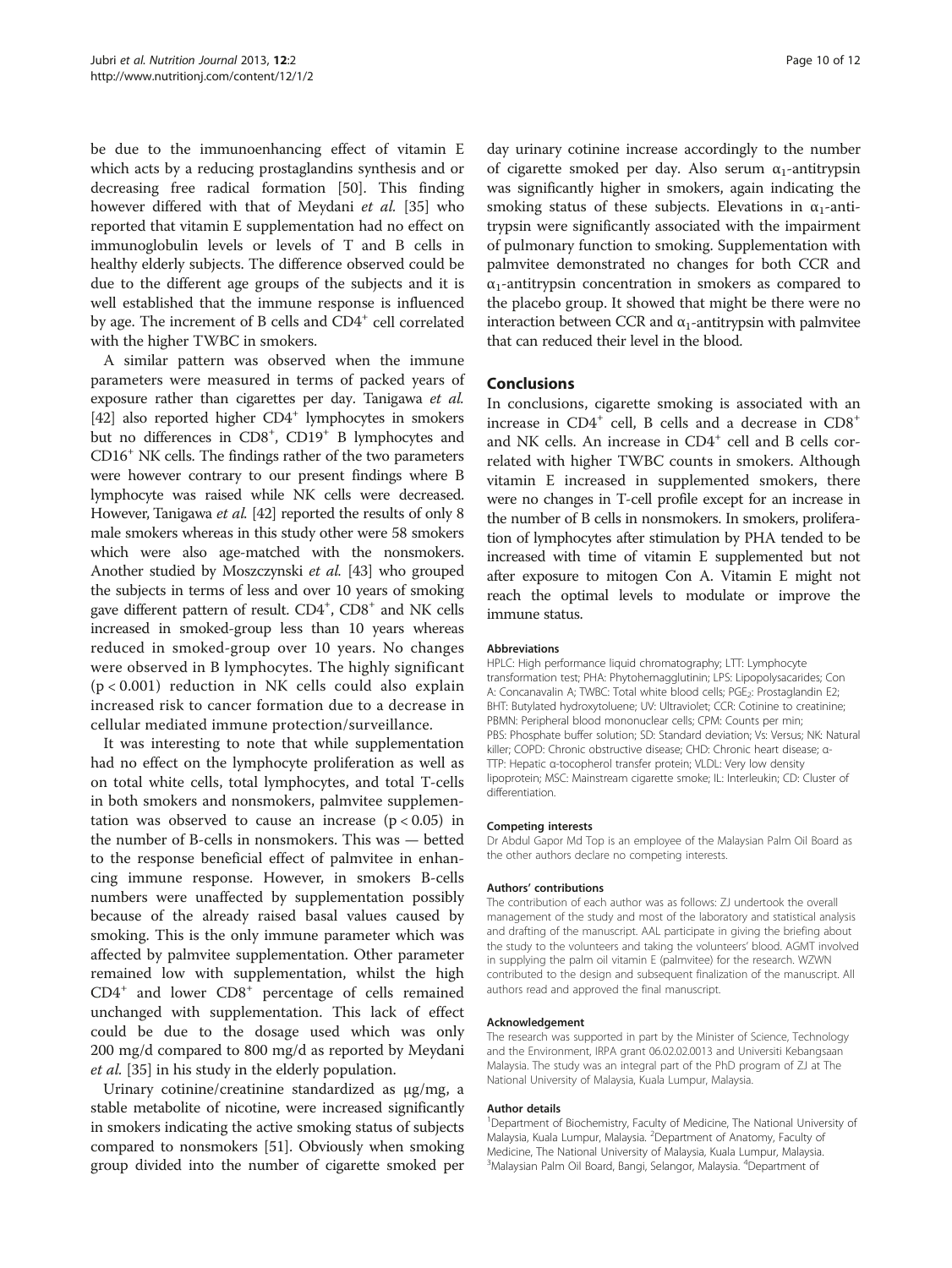<span id="page-10-0"></span>Biochemistry, Faculty of Medicine, University Kebangsaan Malaysia, Jalan Raja Muda Abdul Aziz, 50300, Kuala Lumpur, Wilayah Persekutuan, Malaysia.

#### Received: 25 April 2012 Accepted: 27 December 2012 Published: 3 January 2013

#### References

- Geng Y, Savage SM, Razani-Boroujedi S, Sopori ML: Effects of nicotine on the immune response II. Chronic nicotine treatment induces T cell anergy. J Immunol 1996, 156(7):2384–2390.
- 2. Yanbaeva DG, Dentener MA, Creutzberg EC, Wesseling G, Wouters EFM: Systemic effects of smoking. Chest 2007, 131(5):1557–1566.
- 3. Zeidel A, Beilin B, Yardeni I, Mayburd E, Smirnov G, Bessler H: Immune response in asymptomatic smokers. Acta Anaesthesiol Scand 2002, 46(8):959–964.
- 4. Vanuxen D, Sampol J, Weiller PJ: Influence of chronic smoking on leukocytes. Respiration 1984, 46(3):258–264.
- 5. Tollerud DJ, Jeffrey WC, Brown LM, Neuland CY, Mann DL, Pankiw-Trost LK, Blattner WA, Hoover RN: The effects of cigarette smoking on T-cell subsets. Am Rev Respir Dis 1989, 139(6):1446–1451.
- 6. Hogan AE, Corrigan MA, O'Reilly V, Gaoatswe G, O'Connell J, Doherty DG, Lynch L, O'Shea D: Cigarette smoke alters the invariant natural killer T cell function and may inhibit anti-tumor responses. Clin Immunol 2011, 140(3):229–235.
- 7. Tewari AK, Popova-Butler A, El-Mahdy MA, Zweier JL: Identification of differentially expressed proteins in blood plasma of control and cigarette smoke-exposed mice by 2-D DIGE/MS. Proteomics 2011, 11(10):2051–2062.
- 8. Charlesworth JC, Curran JE, Johnson MP, Göring HH, Dyer TD, Diego VP, Kent JW Jr, Mahaney MC, Almasy L, MacCluer JW, Moses EK, Blangero J: Transcriptomic epidemiology of smoking: the effect of smoking on gene expression in lymphocytes. BMC Med Genomics 2010, 15(3):3–29.
- Miller LG, Goldstein G, Murphy M, Ginns LC: Reversible alterations in immunoregulatory T cells in smoking. Analysis by monoclonal antibodies and flow cytometry. Chest 1982, 82(5):526–529.
- 10. Pryor WA, Stone K: Oxidants in cigarette smoke. Ann N Y Acad Sci 1993, 686:12–28.
- 11. Frei B, Forte TM, Ames BN, Cross CE: Gas phase oxidants of cigarette smoke induce lipid peroxidation and changes in lipoprotein properties in human blood plasma. Protective effects of ascorbic acid. Biochem J 1991, 277(Pt 1):133–138.
- 12. Pryor WA, Dooley MM, Church DF: The inactivation of alpha-1-proteinase inhibitor by gas-phase cigarette smoke: protection by antioxidants and reducing species. Chem Biol Interact 1986, 57(3):271–283.
- 13. Kalra R, Singh SP, Pena-Philippides JC, Langley RJ, Razani-Boroujerdi S, Sopori ML: Immunosuppressive and anti-inflammatory effects of nicotine administered by patch in an animal model. Clin Diagn Lab Immunol 2004, 11(3):563–568.
- 14. Johnson JD, Houchens DP, Kluwe WM, Craig DK, Fisher GL: Effect of mainstream and side stream tobacco smoke on the immune system in animals and human: A review. Crit Rev Toxicol 1990, 20(5):369–395.
- 15. McCue JM, Lazis S, Cohen JJ, Modiano JF, Freed BM: Hydroquinone and catechol interfere with T cell cycle entry and progression through the  $G_1$ phase. Mol immunol 2003, 39(16):995–1001.
- 16. Ishida T, Pinkerton KE, Takeuchi M: Alveolar macrophage from cigarette smoke-exposed mice inhibits B lymphocyte proliferation stimulated with LPS. Respiration 2009, 77(1):91–95.
- 17. Kamat JP, Sarma HD, Devasagayam TP, Nesaretnam K, Basiron Y: Tocotrienols from palm oil as effective inhibitors of protein oxidation and lipid peroxidation in rat liver microsomes. Mol Cell Biochem 1997, 170(1–2):131–137.
- 18. Wilankar C, Sharma D, Checker R, Khan NM, Patwardhan R, Patil A, Sandur SK, Devasagayam TP: Role of immunoregulatory transcription factors in differential immunomodulatory effects of tocotrienols. Free Radic Biol Med 2011, 51(1):129–43.
- 19. Lee CY, Man-Fan WJ: Vitamin E supplementation improves cell-mediated immunity and oxidative stress of Asian men and women. J Nutr 2000, 130(12):2932–2937.
- 20. Meydani SN, Wu D, Santos MS, Hayek MG: Antioxidants and immune response in aged persons: overview of present evidence. Am J Clin Nutr 1995, 62(6 Supp1):1462S–1476S.
- 21. Morrow JD, Frei B, Longmire AW, Gaziano JM, Lynch SM, Shyr Y, Strauss WE, Oates JA, Roberts LJ: Increase in circulating products of lipid peroxidation

(F2-isoprostanes) in smokers. Smoking as a cause of oxidative damage. N Engl J Med 1995, 332(18):1198–1203.

- 22. Meydani SM, Shapiro AC, Meydani M, Macauley JB, Blumberg JB: Effect of age and dietary fat (fish, corn and coconut oils) on tocopherol status of C57BL/6Nia mice. Lipids 1987, 22(5):345–350.
- 23. Peach H, Ellard GA, Jenner PJ, Morris RW: A simple, inexpensive urine test of smoking. Thorax 1985, 40(5):351–357.
- 24. Tiez NW: Fundamental of clinical chemistry. WB Saunders: Phildelphia; 1976:994–998.
- 25. Manor D, Morley S: The alpha-tocopherol transfer protein. Vitam Horm 2007, 76:45–65.
- 26. Patel V, Rink C, Gordillo GM, Khanna S, Gnyawali U, Roy S, Shneker B, Ganesh K, Phillips G, More JL, Sarkar A, Kirkpatrick R, Elkhammas EA, Klatte E, Miller M, Firstenberg MS, Chiocca EA, Nesaretnam K, Sen CK: Oral tocotrienols are transported to human tissues and delay the progression of the model for end-stage liver disease score in patients. J Nutr. 2012, 142(3):513-519.
- 27. Serbinova E, Kagan V, Han D, Packer L: Free radical recycling and intramembrane mobility in the antioxidant properties of α-tocopherol and α-tocotrienol. Free Radic Biol Med 1991, 10(5):263–275.
- 28. Maniam S, Mohamed N, Shuid AN, Soelaiman IN: Palm tocotrienol exerted better antioxidant activities in bone than alpha-tocopherol. Basic Clin Pharmacol Toxicol 2008, 103(1):55-60.
- 29. Saito Y, Yoshida Y, Akazawa T, Takahashi K, Niki E: Cell death caused by selenium deficiency and protective effect of antioxidants. J Biol Chem 2003, 278(41):39428–39434.
- 30. Yoshida Y, Saito Y, Jones LS, Shigeri Y: Chemical reactivities and physical effects in comparison between tocopherols and tocotrienols: physiological significance and prospects as antioxidants. J Biosci Bioeng 2007, 104(6):439–445.
- 31. Wallstrom P, Wirfalt E, Mattisson I, Gullberg B, Janzon L, Berglund G: Serum β-carotene and α-tocopherol in smokers and non-smokers—associations with food sources and supplemental intakes. A report from the Malmo Diet and Cancer cohort. Nutrition Research 2003, 23:163–183.
- 32. Phillips EL, Arnett DK, Himes JH, McGovern PG, Blackburn H, Luepker RV: Differences and trends in antioxidant dietary intake in smokers and non-smokers, 1980-1992: the Minnesota Heart Survey. Ann Epidemiol 2000, 10(7):417–423.
- 33. Handelman GJ: High-dose vitamin supplements for cigarette smokers: Caution is indicated. Nutr Rev 1997, 55(10):369–378.
- 34. Bruno RS, Traber MG: Vitamin E biokinetics, oxidative stress and cigarette smoking. Pathophysiology 2006, 13(3):143–149.
- 35. Meydani SN, Meydani M, Blumberg JB: Vitamin E supplementation enhances in vivo immune response in healthy elderly: a dose–response study. JAMA 1997, 277(17):1380–1386.
- 36. Kovacs EJ, Messingham KA: Influence of alcohol and gender on immune response. Alcohol Res Health 2002, 26(4):257–263.
- 37. Radhakrishnan AK, Lee AL, Wong PF, Kaur J, Aung H, Nesaretnam K: Daily supplementation of tocotrienol-rich fraction or alpha-tocopherol did not induce immunomodulatory changes in healthy human volunteers. Br J Nutr 2009, 101(6):810-5.
- 38. Church DF, Pryor WA: Free-radical chemistry of cigarette smoke and its toxicological implications. Environ Health Perspect 1985, 64:111-126.
- 39. Sopori ML, Gairola CG, DeLucia AJ, Bryant LR, Cherian S: Immune responsiveness of monkeys exposed chronically to cigarette smoke. Clin immunol immunopathol 1985, 36(3):338–344.
- 40. Thatcher TH, Benson RP, Phipps RP, Sime PJ: High Dose but not Low Dose Mainstream Cigarette Smoke Suppresses Allergic Airway Inflammation by Inhibiting T Cell Function. Am J Physiol Lung Cell Mol Physiol 2008, 295(3):L412–21.
- 41. Tollerud D, Weiss ST, Leung D: Eleveted soluble IL-2 receptors in young healthy smokers. Int Arch Allergy Immunol 1992, 97(1):25-30.
- 42. Tanigawa T, Araki S, Nakata A, Sakurai S: Increase in the helper inducer (CD4 + CD29+) T lymphocytes in smokers. Ind Health 1998, 36(1):78–81.
- 43. Moszczynski P, Zabinski Z, Moszczynski P Jr, Rutowski J, Slowinski S, Tabarowski Z: Immunological findings in cigarette smokers. Toxicol Lett 2001, 118(3):121–127.
- 44. Phillips B, Marshall E, Brown S, Thompson JS: Effect of smoking on human natural killer cell activity. Cancer 1985, 56(12):2789–2792.
- 45. Lu LM, Zavitz CC, Chen B, Kianpour S, Wan Y, Stampfi MR: Cigarette smoke impairs NK cell-dependent tumor immune surveillance. J Immunol 2007, 178(2):936–943.